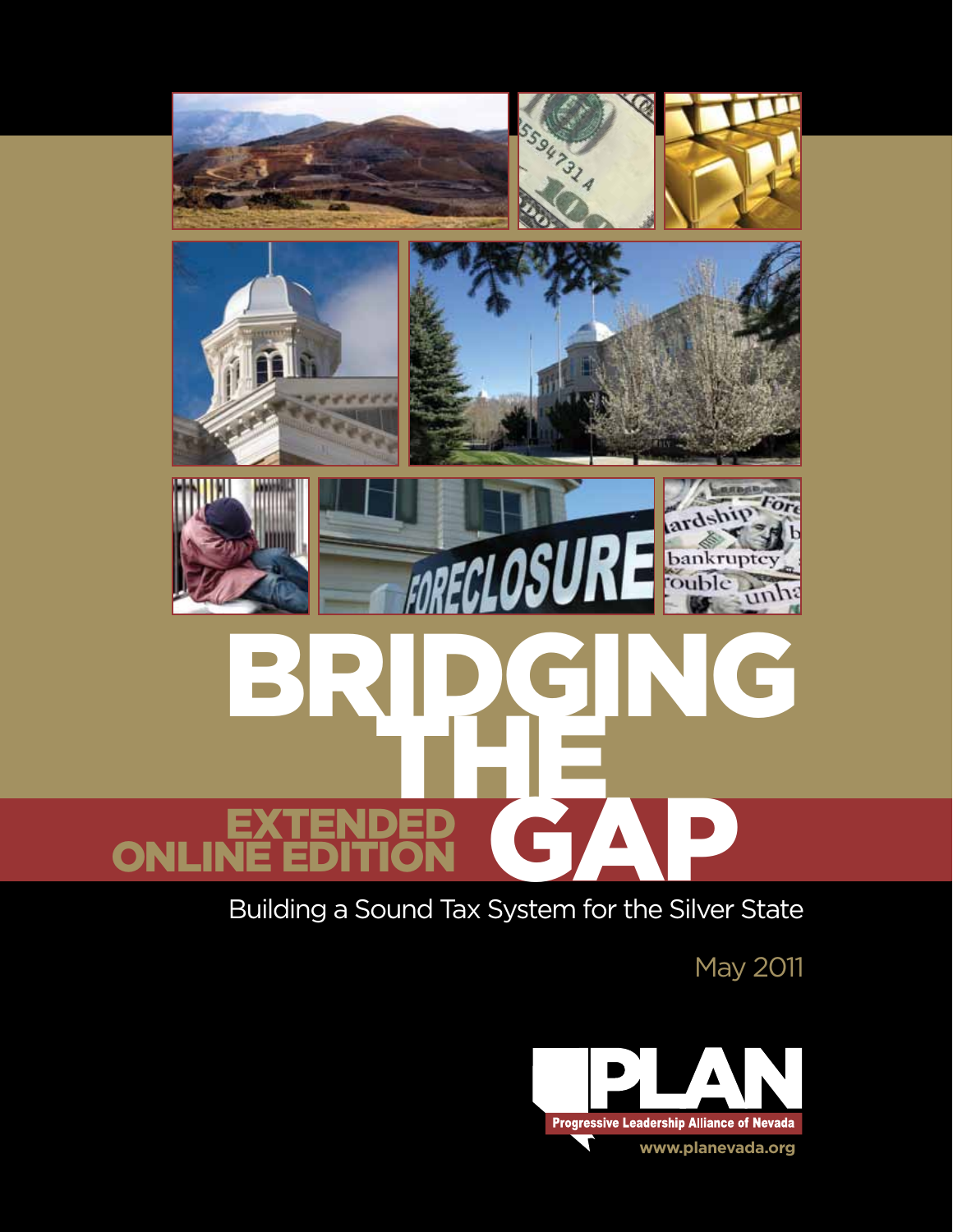

| <b>Introduction</b>                                                                    |  |
|----------------------------------------------------------------------------------------|--|
| <b>The Silver State Tax Structure</b>                                                  |  |
| <b>Option #1</b>                                                                       |  |
| <b>Option #2</b>                                                                       |  |
| <b>Option #3</b>                                                                       |  |
| <b>Option #4</b>                                                                       |  |
| <b>Taking Action</b>                                                                   |  |
| <b>Appendix A</b>                                                                      |  |
| <b>Appendix B</b>                                                                      |  |
| <b>Appendix C</b>                                                                      |  |
| <b>Appendix D</b><br>National Retailer Comparisons in Nevada and Neighboring States 24 |  |
| <b>Appendix E</b>                                                                      |  |
| <b>Appendix F</b>                                                                      |  |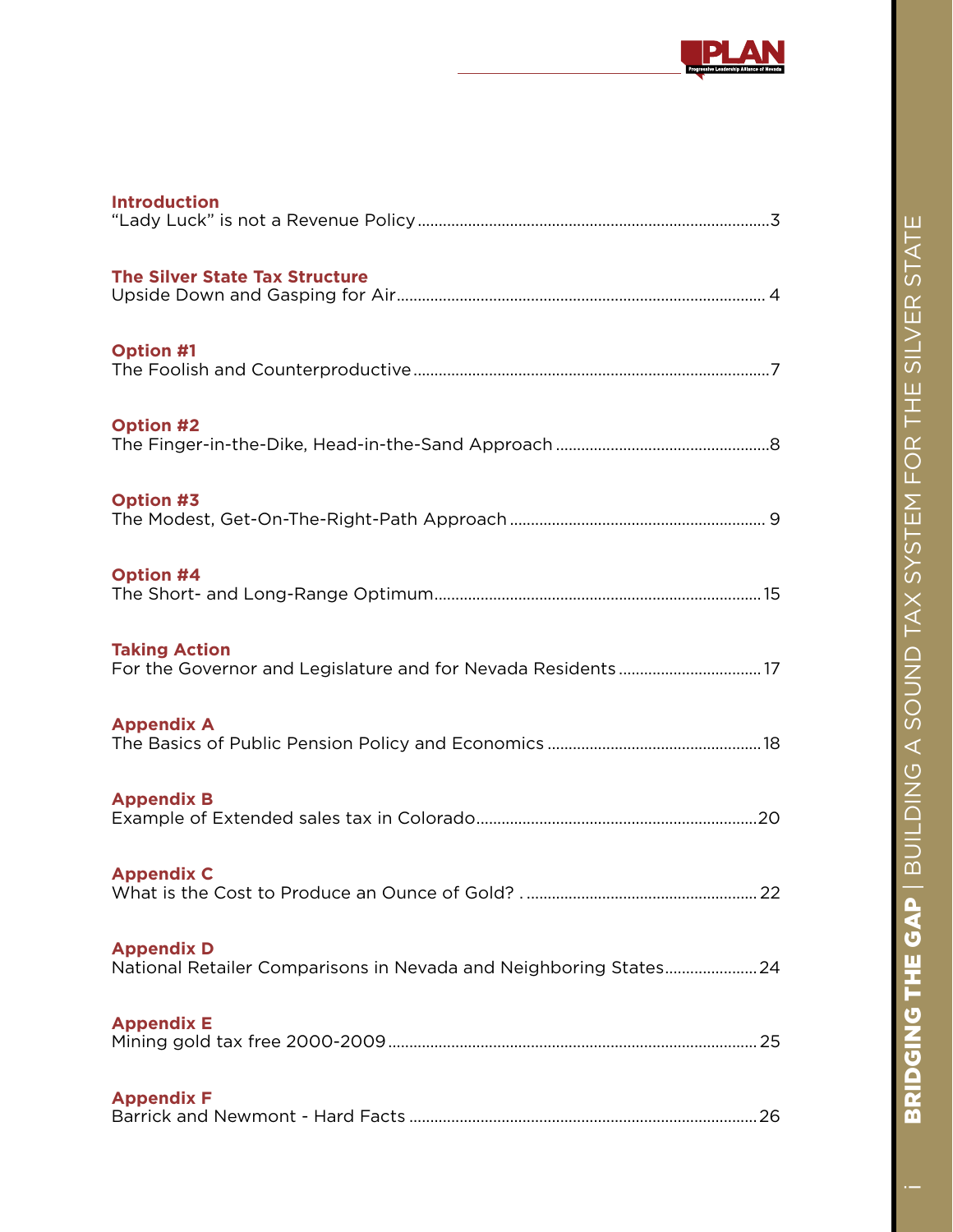

### PLAN Staff

### Northern Nevada

Joe Edson, Technology/Systems Director Bob Fulkerson, State Director Jan Gilbert, Northern Nevada Coordinator Rosa Molina, Financial Director Mario DelaRosa, Community Organizer Stacey Shinn, Intern Elvira Diaz, Organizer

#### Southern Nevada

Michael Ginsburg, Southern Nevada Director Launce Rake, Communications Director Howard Watts III, Director of Field Operations Ikaika Regidor, UNLV MSW Practicum Student Laura Martin, Organizer

#### PLAN Member Groups

AFSCME Local 4041 Committee to Aid Abused Women Culinary Workers Local 226 Family Ties of Nevada Food Bank of Northern Nevada Gay and Lesbian Community Center of Southern Nevada Great Basin Resource Watch Great Basin Water Network Human Services Network National Association of Social Workers - Nevada Chapter Nevada Conservation League Nevada Justice Association Nevada Lawyers for Progressive Policy Nevada NOW Nevada Partnership for Homeless Youth Nevada State Education Association Nevada Women's Lobby People of Color Caucus Planned Parenthood Mar Monte Planned Parenthood of Southern Nevada ProgressNow Nevada Reno-Sparks Indian Colony Reno-Sparks NAACP SEIU Local 1107 Sierra Club - Toiyabe Chapter Sierra Interfaith Action for Peace Sunrise Sustainable Resources Group **TRENDZ** Unitarian Universalist Congregation of Las Vegas Unitarian Universalists Social Action Committee - Reno Washoe Legal Services

### Bridging the Gap: Building a Sound Tax System for the Silver State

Written by David Shreve, Ph.D. Edited by Stephen Tchudi, Ph.D. Layout and design by Taylor Johnson

©2011 Progressive Leadership Alliance of Nevada

No part of this report may be reproduced or transmitted in any form or by any means, electronic or mechanical, including photocopying, recording, or by any information storage and retrieval system without written permission from the author/publisher.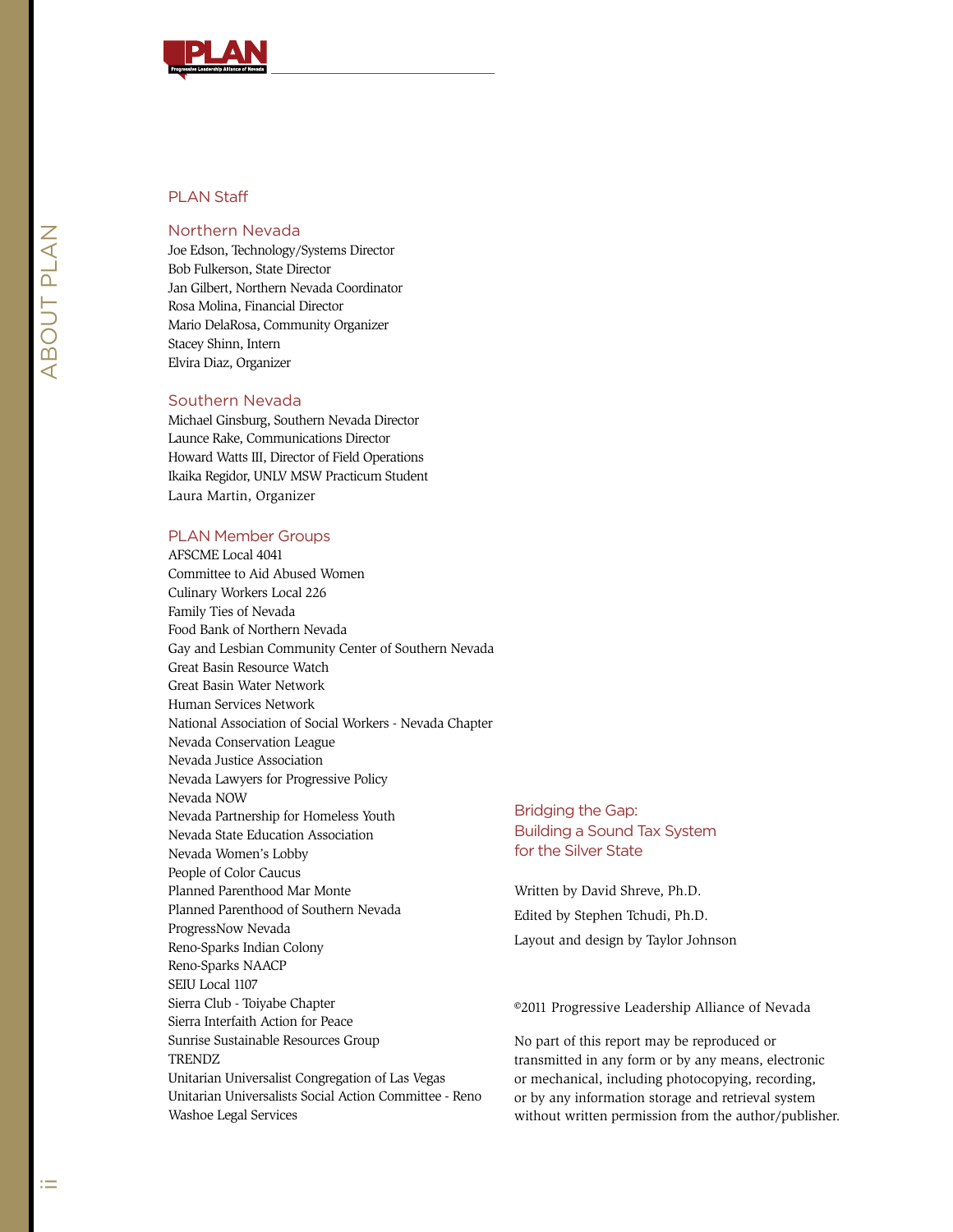

# **Bridging the Gap**

Building a Sound Tax System for the Silver State

May 2011 E  $\bm{\mathsf{X}}$ T O N LINÉ È O N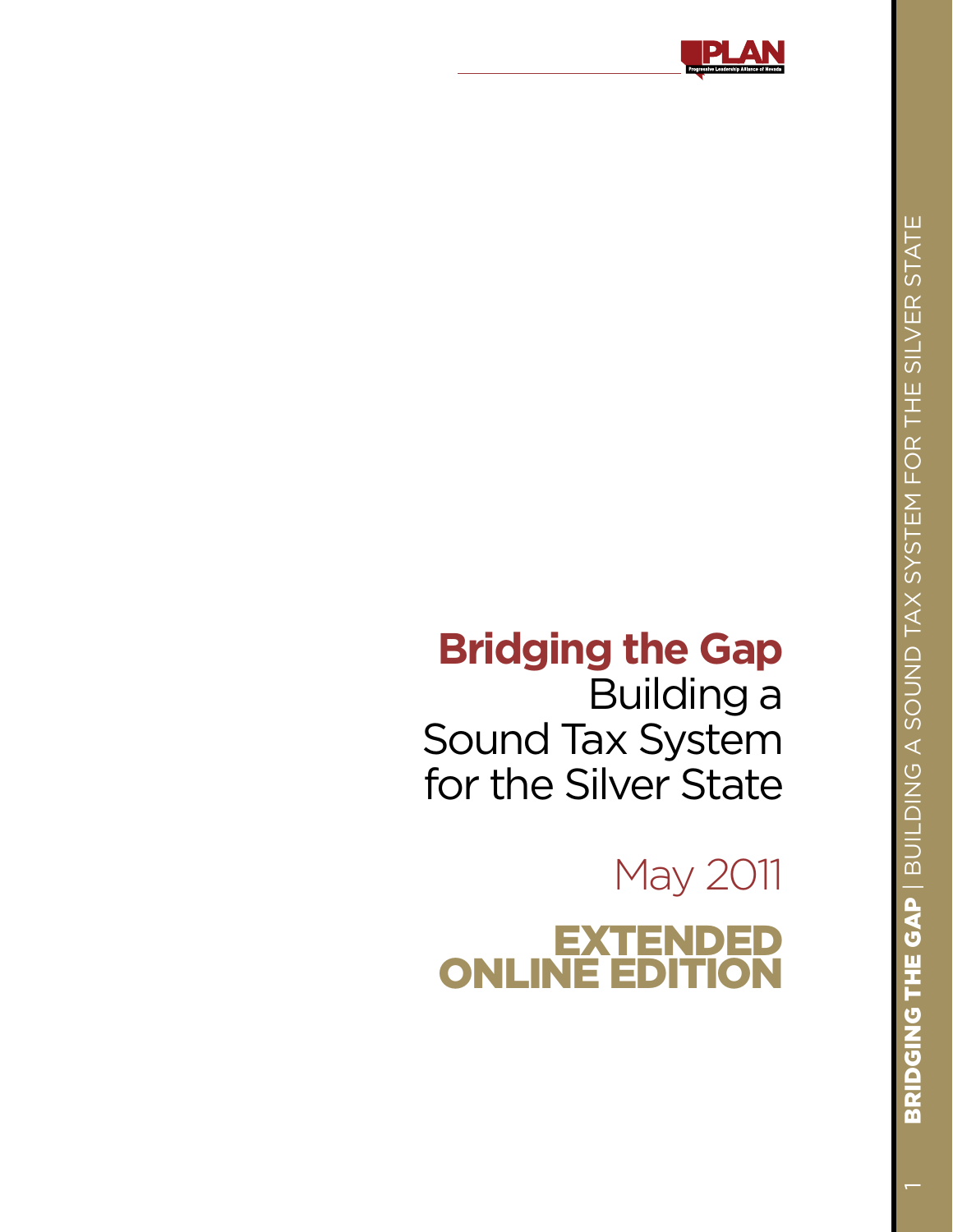

### Lady Luck's still a mystery With her hand on my shoulder **AND I DON'T KNOW WH** I still want her to dance **I GUESS THAT'S ALL HIST<br>WHAT IT IS I'M OL** T IS I'M OLDER<br>| STILL A FOOL **AND I'M ST** for a one-way romance

— Mark Knopfler, Sands of Nevada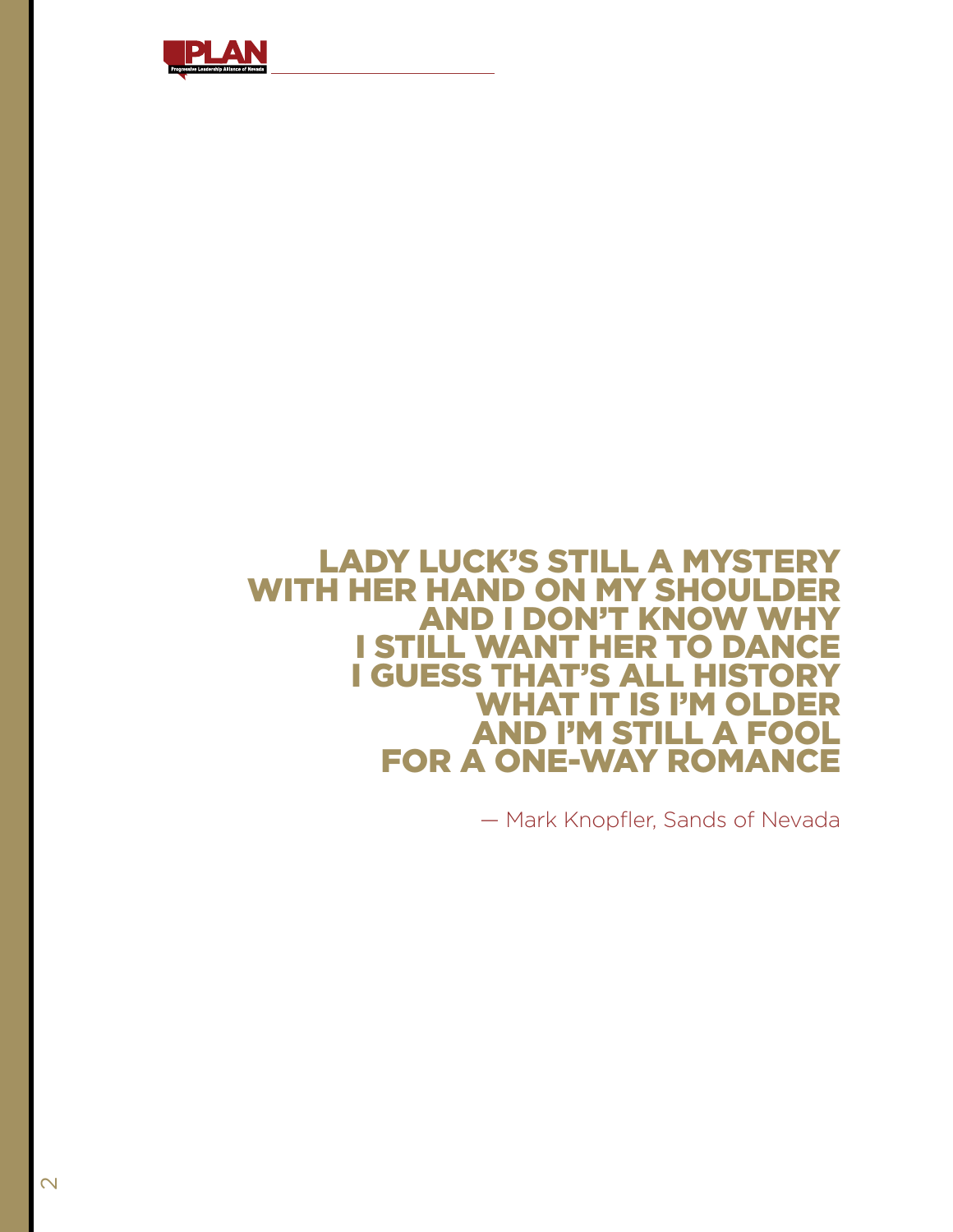## **Introduction** "Lady Luck" is not a Revenue Policy

**Much like the rest of the nation's fifty states,** Nevada is faced with an unprecedented revenue crisis. With high unemployment and the worst recession in generations, Nevada is paralyzed by its upside-down tax system. The state can't pay for vital services it has traditionally provided in education, health care and social services, police and fire protection, nor can it maintain its infrastructure. In the past, Nevada has coped with crises with unique diffidence, tying itself to Lady Luck, to fate and happenstance, and to the vain hope that one can build a civilized place without civilized building blocks. Ignoring all the precepts of sound and sustainable policy, the state has imposed its highest tax rates on its poorest citizens and has built a tax structure that cannot possibly keep pace with the needs of an ambitious, expanding population.

Nevada's deeply flawed tax structure:

- • depends largely on Lady Luck and the fortunes of the casino industry to float the state's vital services.
- doesn't do much to create a steady and stable flow of revenue.
- • gives away the state's natural resources.
- • stifles real investment in favor of trickle-down pipe dreams.
- assumes that growth will somehow pay for itself.
- pretends that visitors will not only pay for the charms of a place they love to visit but will support its infrastructure, education system, and social services too.

Former U.S. Senate Finance Committee chair Russell Long once said that the American tax policy ethos could be described as, "Don't tax you; don't tax me; tax that man behind the tree." Sadly, Nevada embraces Long's disparaging maxim with notable relish and fateful results. With its hand-to-mouth, hope-for-thebest approach to taxes, the "Battle Born" state barely reports for duty.

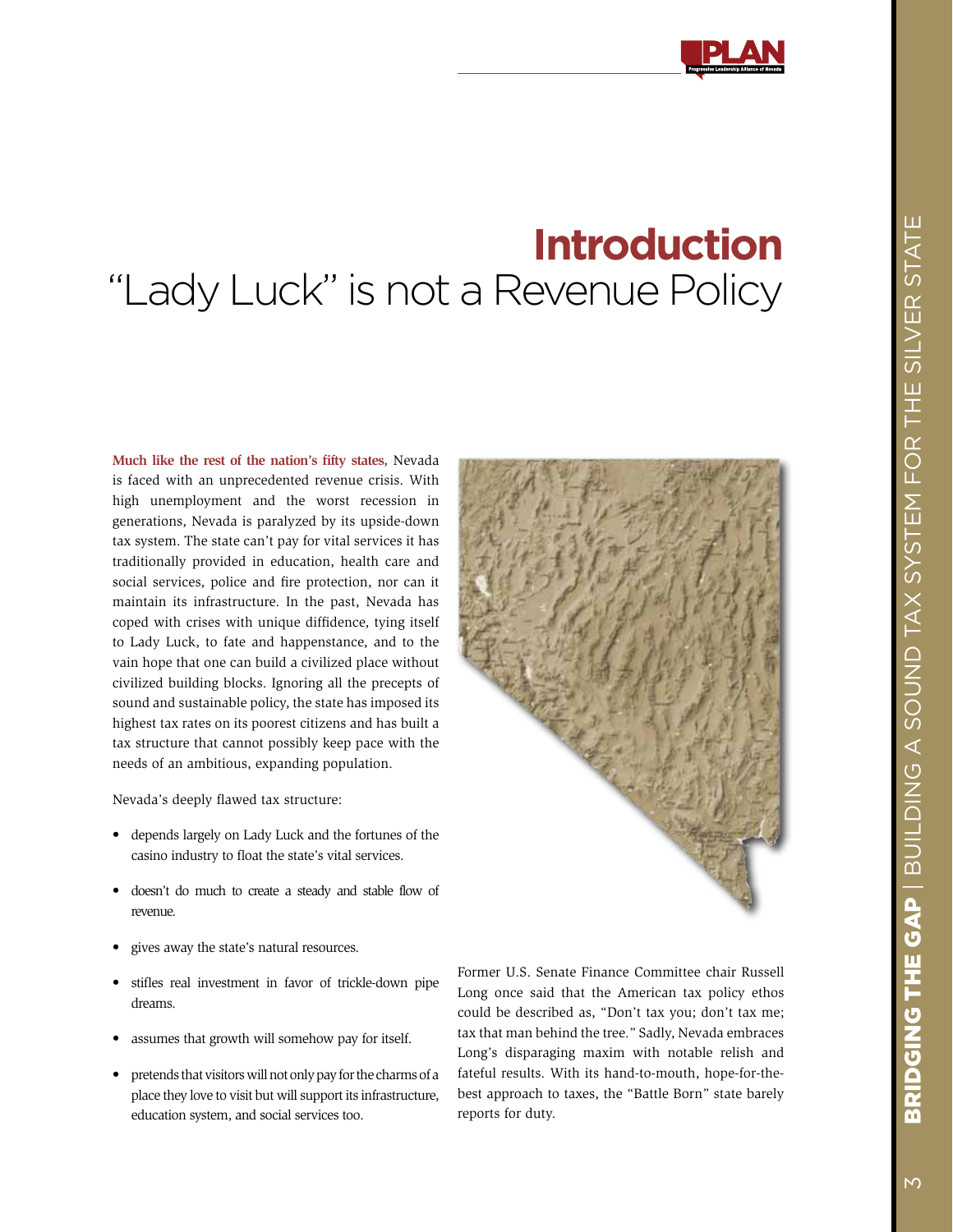

## **The Silver State Tax Structure** Upside Down and Gasping for Air

**While none of the fifty states has a truly sound,** progressive tax structure that would enable it to keep pace with the needs of growing, increasingly civilized population, Nevada's structure lies near the bottom of this regressive, unproductive, and economy-stifling constellation of state tax systems. With the nation's fastest growing population from the 1940s to 2003, an overreliance on gaming revenue that peaked in the late 1970s, and a K-12 student population that rose approximately 40 percent in the last decade, Nevada has found itself increasingly in a position where this kind of deficient tax structure creates unparalleled economic and social problems.

As the graph (on the next page) reveals in stark detail how the Nevada tax structure is upside-down, imposing higher effective rates on lower incomes. This kind of structure, embraced to some extent by all other states, hampers the state's economy and the general welfare of its citizens in the following ways:

- Because revenue tied to such a structure grows about one-third less rapidly than that of a moderately progressive structure (based on a graduated income tax), higher effective rates must be imposed on a greater number of citizens to obtain a given amount of minimum revenue.
- Because this kind of structure also draws relatively more income away from citizens who spend greater proportions of their total income, compared to a more progressive structure that does the opposite, it dampens overall consumer demand, economic activity, and the related incentive to undertake private investment.

Because it depresses public and private investment, this kind of structure places the state within a vicious cycle, by which each form of depressed investment hampers the potential growth and resurgence of the other. A wholly unnecessary economic paralysis ensues, in which public and private actors feel constrained by "limits" they often consider beyond their control but which they have actually and quite astonishingly introduced and intentionally solidified.

With such a deficient, upside-down structure, it is no accident that Nevada, a state blessed with great natural and financial resources, has in fifteen years slipped from  $7<sup>th</sup>$  to  $14<sup>th</sup>$  in per capita income among all states (and from  $17<sup>th</sup>$  to  $20<sup>th</sup>$  in median household income), or that it currently has the nation's highest unemployment rate. Though a state's fiscal policy is never the only factor behind its relative economic success or failure, and although investment bubbles and extractive industry windfalls, for example, can certainly mask significant weakness, sound tax structures have always formed the backbone of sound and stable state economies, especially in the long term when the public and private investment they trigger and sustain always pays off handsomely. Nevada has fallen behind precisely because it has resisted sound public finance and because it has continually shirked much of the basic fiscal responsibility that any prosperous, civilized people require. Nevada will fall further still if it continues to pretend that its population is yet small enough, that its one-time gaming monopoly will somehow return fully enough, or that another "better" real estate investment bubble will be good enough to carry it through the next century.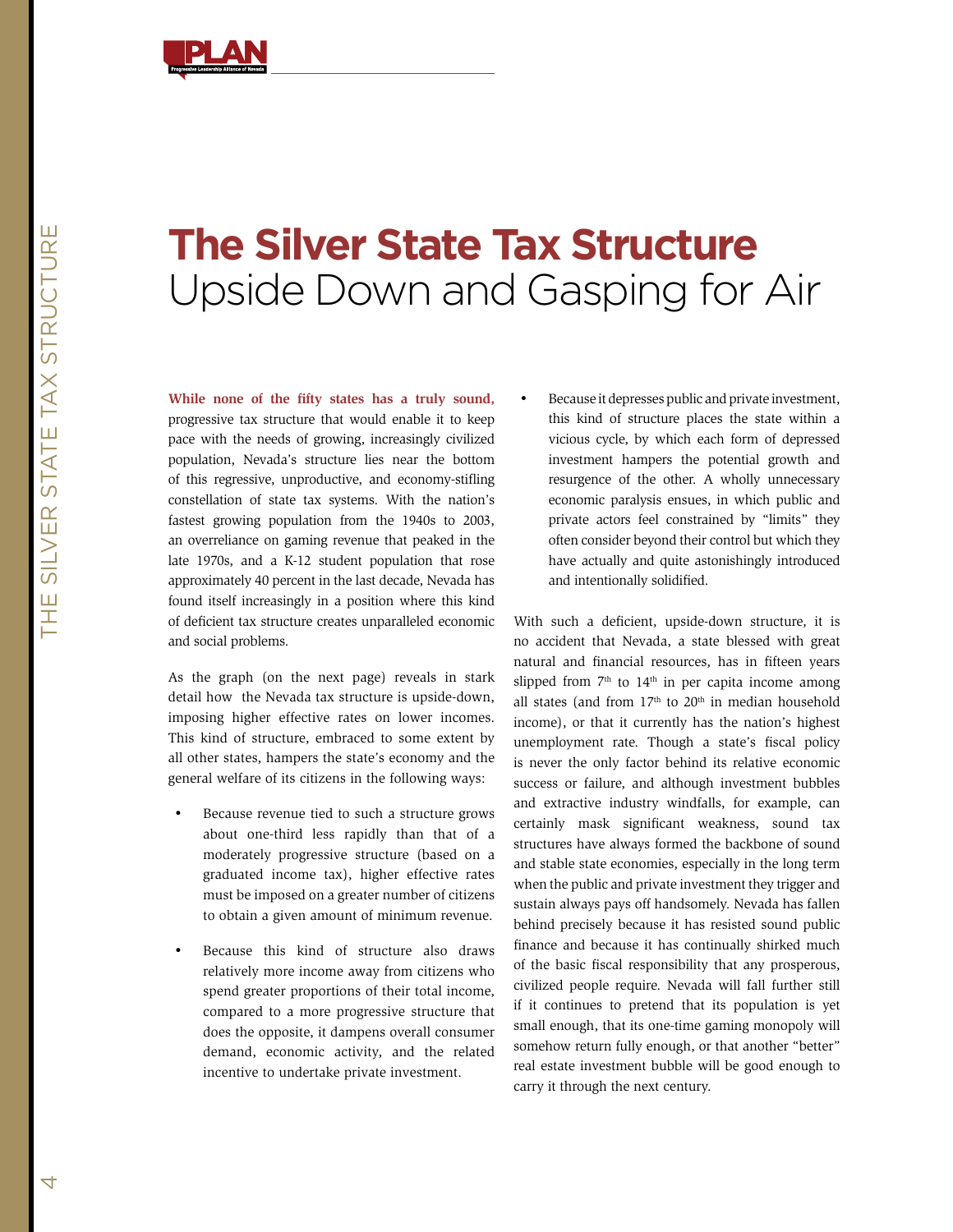

## **Effective Tax Rates by Income Category**

Nevada, FY 2007 (Sales, Property and Income Taxes)



Source, Institute of Taxation and Economic Policy, Who Pays, 3<sup>rd</sup> edition, November 2009.

### What This Graph Tells Us

- • Because there's less income on the left side (by definition), where the effective rate is the highest, one could invert the tax incidence and obtain *much more revenue* with *lower effective rates* for more Nevada taxpayers
- A tax is a tax is a tax... Since all taxes are ultimately derived from income, what matters most (in terms of their revenue effect *and* their economic effect) is the amount of the given tax *relative to income*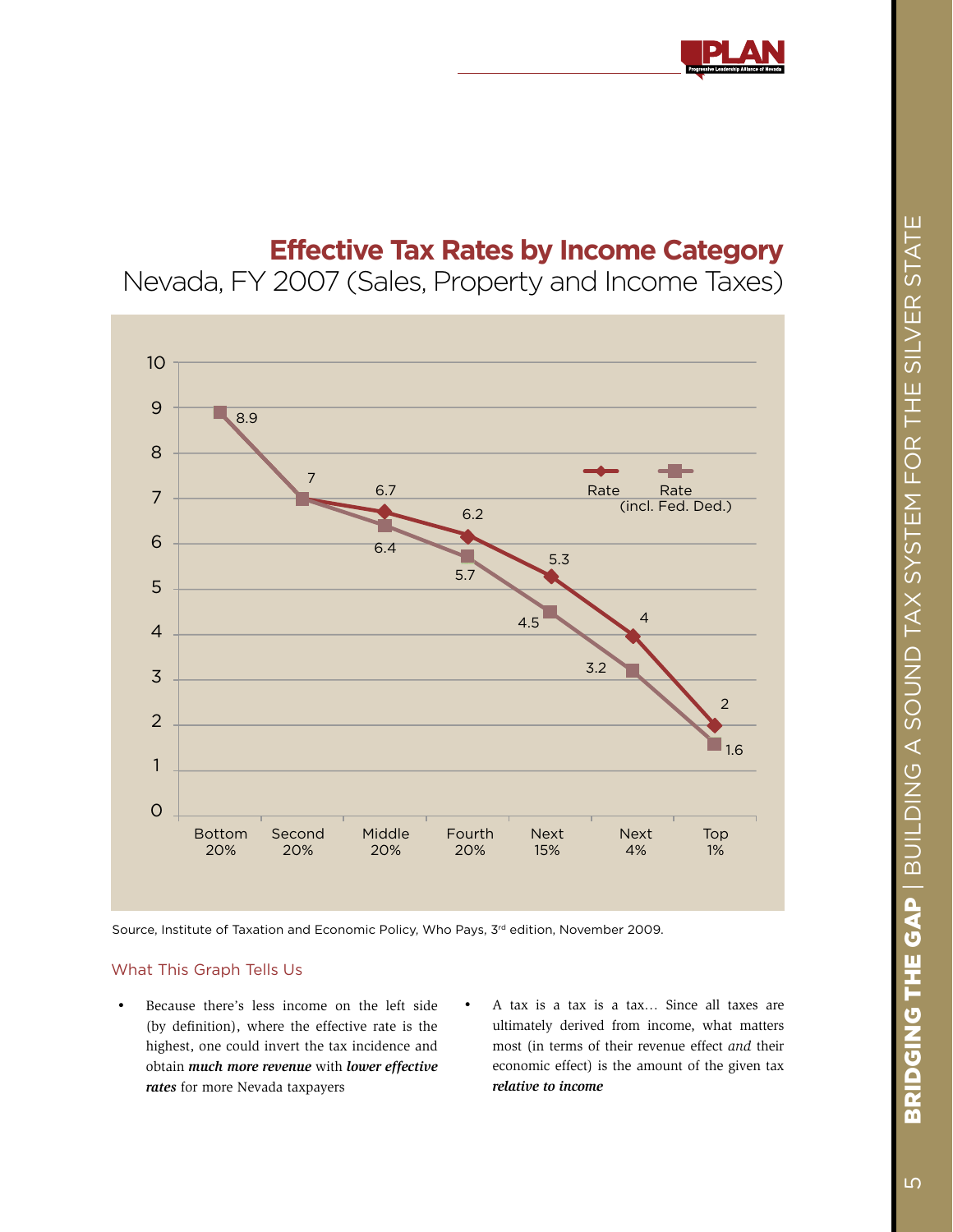

## **General Fund Revenue by Source** 2009–2011 Biennium



Source: Legislative Commission's Budget Subcommittee Executive Budget Overview, Nevada Department of Administration, 25 January 2011, p. 23

### What Is To Be Done?

For taxes and budgets, myriad policy paths are possible. The Progressive Leadership Alliance places these in four broad categories:

- 1) The Foolish and Counterproductive
- 2) The Finger-in-the-Dike, Head-in-the-Sand Approach
- 3) The Modest, Get-On-the-Right-Path Approach
- 4) The Short- and Long-Range Optimum

PLAN firmly believes that the state has too long cast its lot with debilitating options 1 or 2 and that it must now move boldly and democratically to employ the much more promising third and fourth options.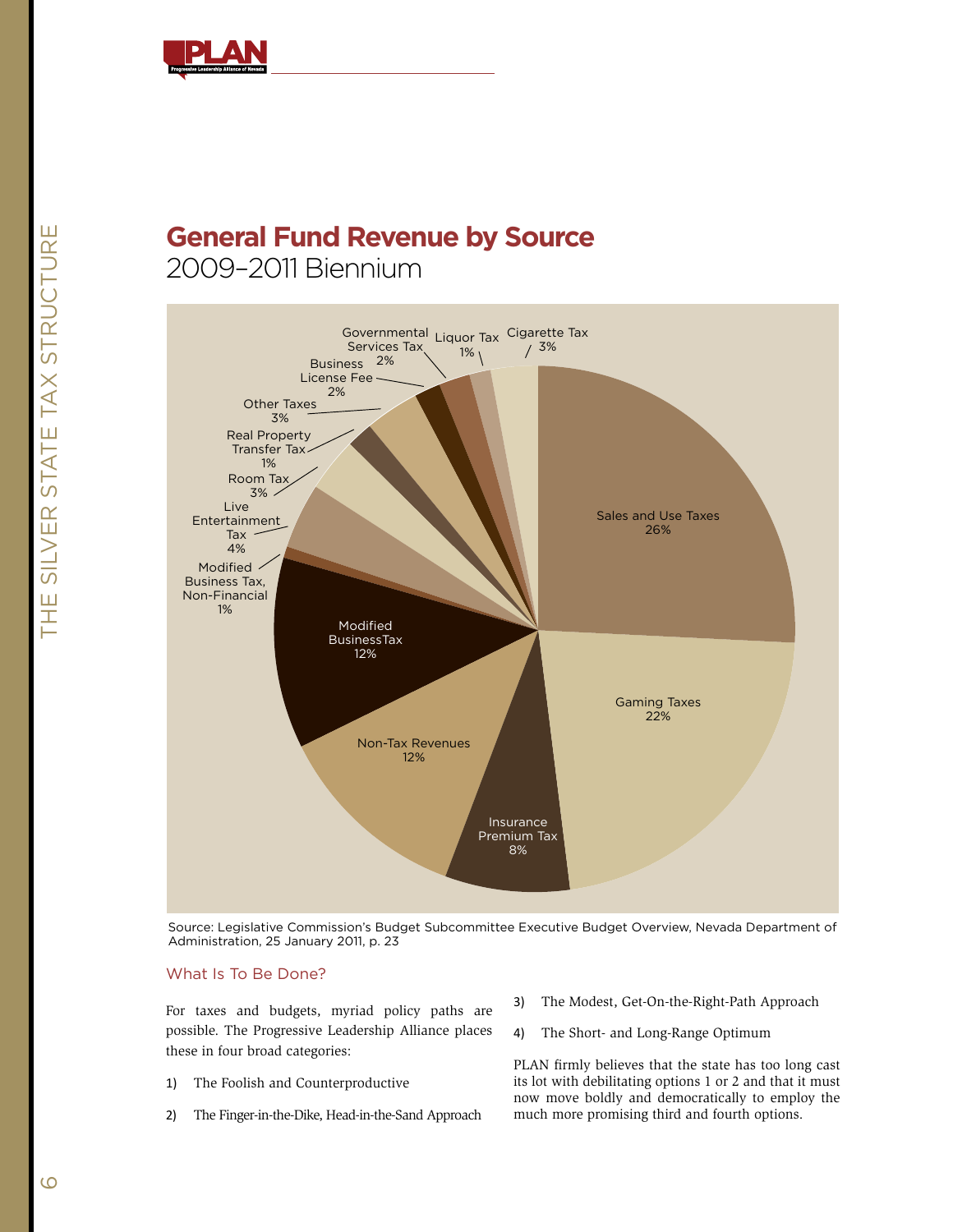# **Option #1** The Foolish and Counterproductive

**This disastrous course** begins by ignoring economic history and by clinging to five economic policy myths:

- **Myth #1: Increased tax revenue necessarily means increased tax rates.** Regressive structures like Nevada's guarantee, for example, that minimum revenue needs can be met only with higher than necessary rates for many Nevadans and by imposing increasingly higher rates with each passing year.
- Myth #2: Austerity is the same thing as **frugality.** Cutting to the bone and wielding the axe is not the same as thoughtfully economizing government activities. In fact, adequate budgets often deliver real economies of scale, while savage cuts to personnel and services often decreases efficiency. Off-budget privatization often increases inefficiency and only makes it less obvious by placing it out of sight.
- Myth #3: Publically supported jobs don't **qualify as real jobs.** In fact, cutting spending by firing teachers and other public workers destroys local economies as well as state revenues.
- **Myth #4: Public borrowing only places a greater burden on future generations.** Rather, it can create assets from which these generations will earn their future incomes.
- **Myth #5: You cannot raise taxes in a recession.** Taxes revenues can be raised in ways that bolster the economy, especially if done with progressive

increases that recognize ability-to-pay. Nobelwinning economists agree, and several states have shown, that revenues can be raised in ways that bolster the economy, especially if done with increases that recognize ability-to-pay.

### What does Nevada look like when these myths are accepted?

### **Our governor and legislative leaders:**

- Proceed by pronouncing that they have decided to make "difficult" decisions in trying times (Stiff upper lip recommended.)
- Pretend that imposing further cuts on an already eviscerated budget will not add even more "pro-cyclical momentum" (economist-speak for driving the car further into the mine shaft).
- Balance the budget solely by imposing the "necessary" cuts.
- Take a bow, pretending to have "rescued" the state.
- The state burns down; people die in streets; infrastructure collapses; businesses, entrepreneurs, and people seeking education flee.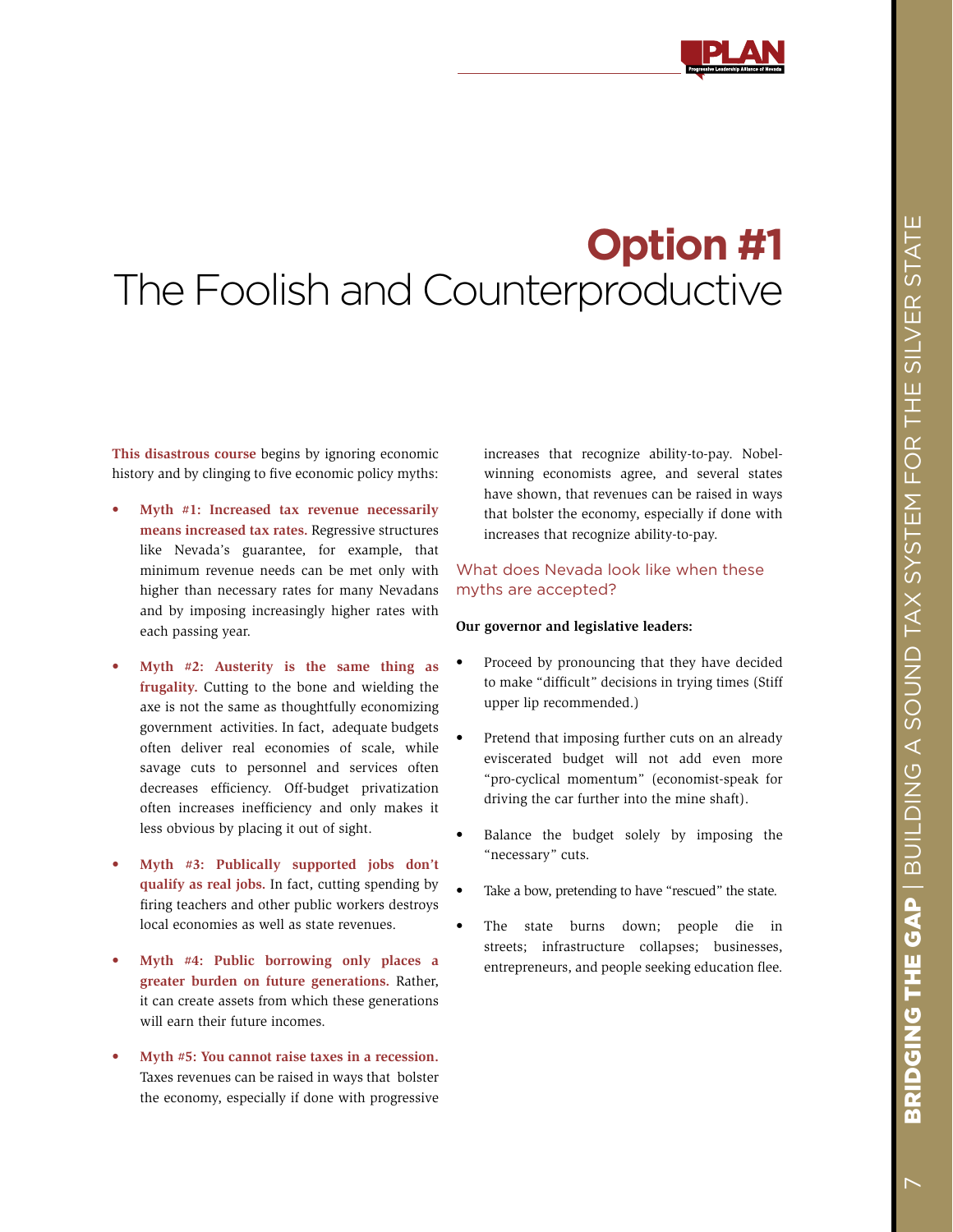

# **Option #2** The Finger-in-the-Dike, Head-in-the-Sand Approach

**The dubious principles of this approach** cause the state to adopt a number of measures that are unwise in the long run, but appear to be acceptable due to their relatively low political visibility. A typical state, resorting to this approach, will:

- Seek federal aid, both transparent and obscure, temporary and permanent; keep fingers crossed that it will get its fair share of Federal funds and that Federal budget cuts don't cripple the state.
- Borrow from trust funds (public pension funds mostly).
- Defer maintenance of public infrastructure.
- Privatize, placing public responsibilities offbudget (where, even if they end up costing more, the costs and inefficiencies will remain hidden).
- • Push added fiscal responsibility down to local governments (and, if in a sanctimonious, selfrighteous mood, claim to be bringing government and fiscal responsibility "closer to the people").
- • Raise revenue through hidden "taxes": increased tuition at public colleges; more roadway tolls; increased traffic fines and collections; gaming, lodging, and rental car taxes, always looking for every opportunity to raise fees in the name of no-new-taxes.
- Close the budget gap by passively accepting budget cuts, reminding everyone, in a flourish of illogical stoicism, that "since Nevada households are tightening their belts…"

### What does Nevada look like under this head-in-the-sand approach in operation?

- The budget is "balanced" through smoke and mirrors.
- The least wealthy people bear the brunt of increased fees, tuition, and hidden taxes.
- The state fails to solve its long-term budget woes.
- Nobody knows who is paying a "fair share."
- The entire state goes into decay as roads fall apart, public education and services suffer, and a spider web of hidden taxes fails to sustain necessary public investments and services.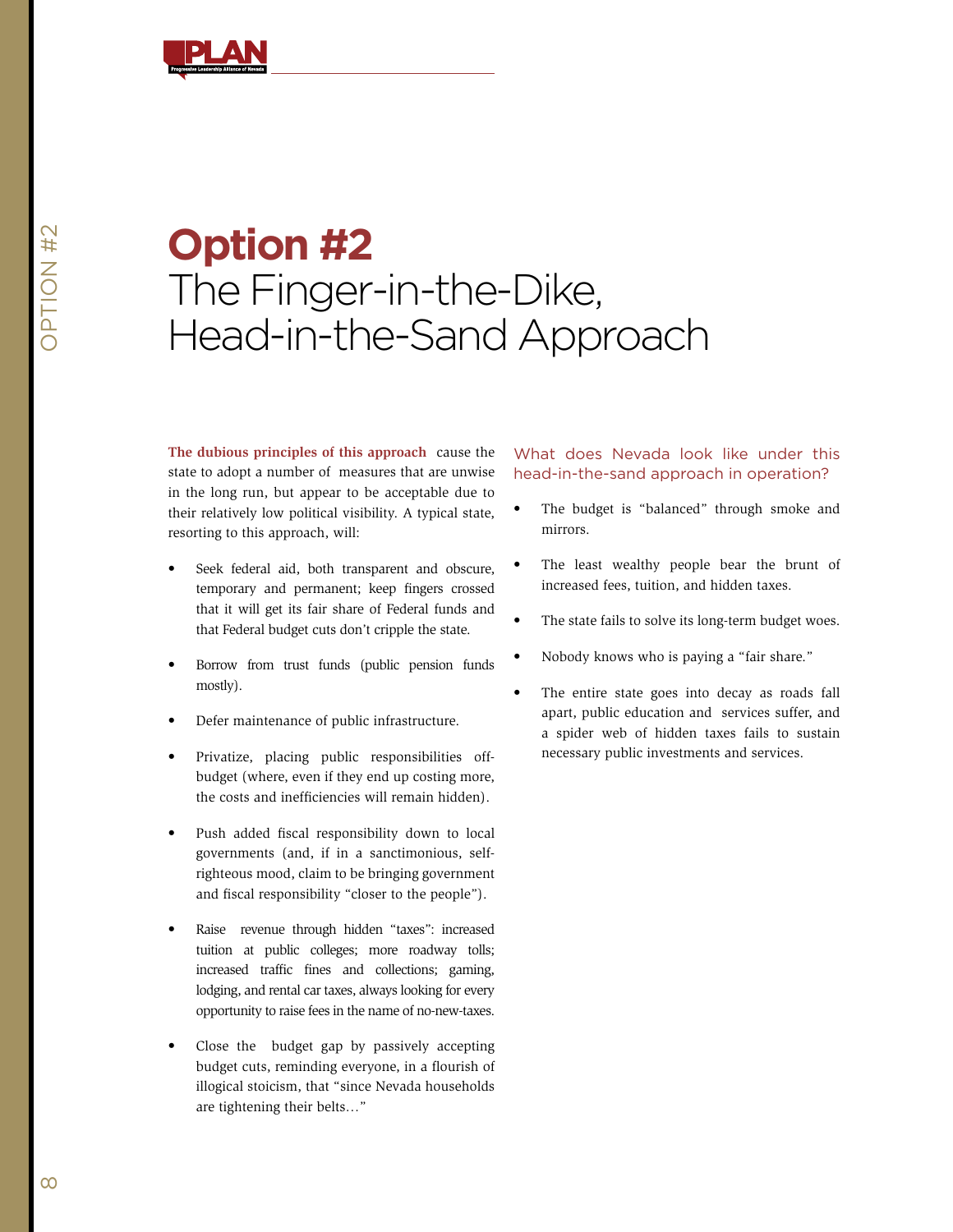# **Option #3** The Modest, Get-On-The-Right-Path Approach

**The Progressive Leadership Alliance of Nevada**  declares that we can invest much more adequately in our state and encourage a much more widespread prosperity by raising new revenue in the broadest, most transparent fashion, in sufficient quantity to close most of the prevailing budget gap.

### **PLAN specifically recommends three much-needed adjustments to the present tax structure**:

- 1. Replace the Modified Business Tax with a Traditional and Graduated Corporate Income Tax.
- 2. Extend the state and local option sales taxes to additional service categories.
- 3. Reform and expand mining taxation.

Working mostly within the existing tax structure, but with an eye for tax incidence and equity across the entire structure, raise as much of this new revenue as possible (or swap new revenue for old revenue) so that the state's upside-down structure is made at least *a little less inverted*. Because progressive revenue streams grow faster than regressive ones, and because a more equitable structure will always promote greater aggregate demand for goods and services than a less equitable one, even revenue-neutral swaps represent a small step in the right direction.

Because much of the prevailing revenue gap was spawned by the national recession and the implosion of housing markets and allied industries, part of this gap can be closed without structural change, as policies elsewhere and returning confidence restore more normal levels of economic activity. It would be appropriate, then, in the face of political pressure to do nothing, to close part of the revenue gap with temporary measures. Some of these can be derided as "gimmicks" or "raids," for example, borrowing from pension funds (see appendix A for a discussion of these strategies).

As the economy returns to normal conditions (with a necessary boost from sound public policy), these stop-gap measures can be replaced easily with normal revenue growth. And if the correction of the inverted structure and the progressive swaps, noted above, are undertaken in sufficient measure, this revenue replacement action will occur all the more responsively and completely.

Recognize that the temporary measures noted above are available in diminishing quantity as recessions wear on. Even within this largely modest and politically cautious approach, in other words, the need for permanent new revenue becomes more critical and has to be given higher priority in the latter stages of a long recession.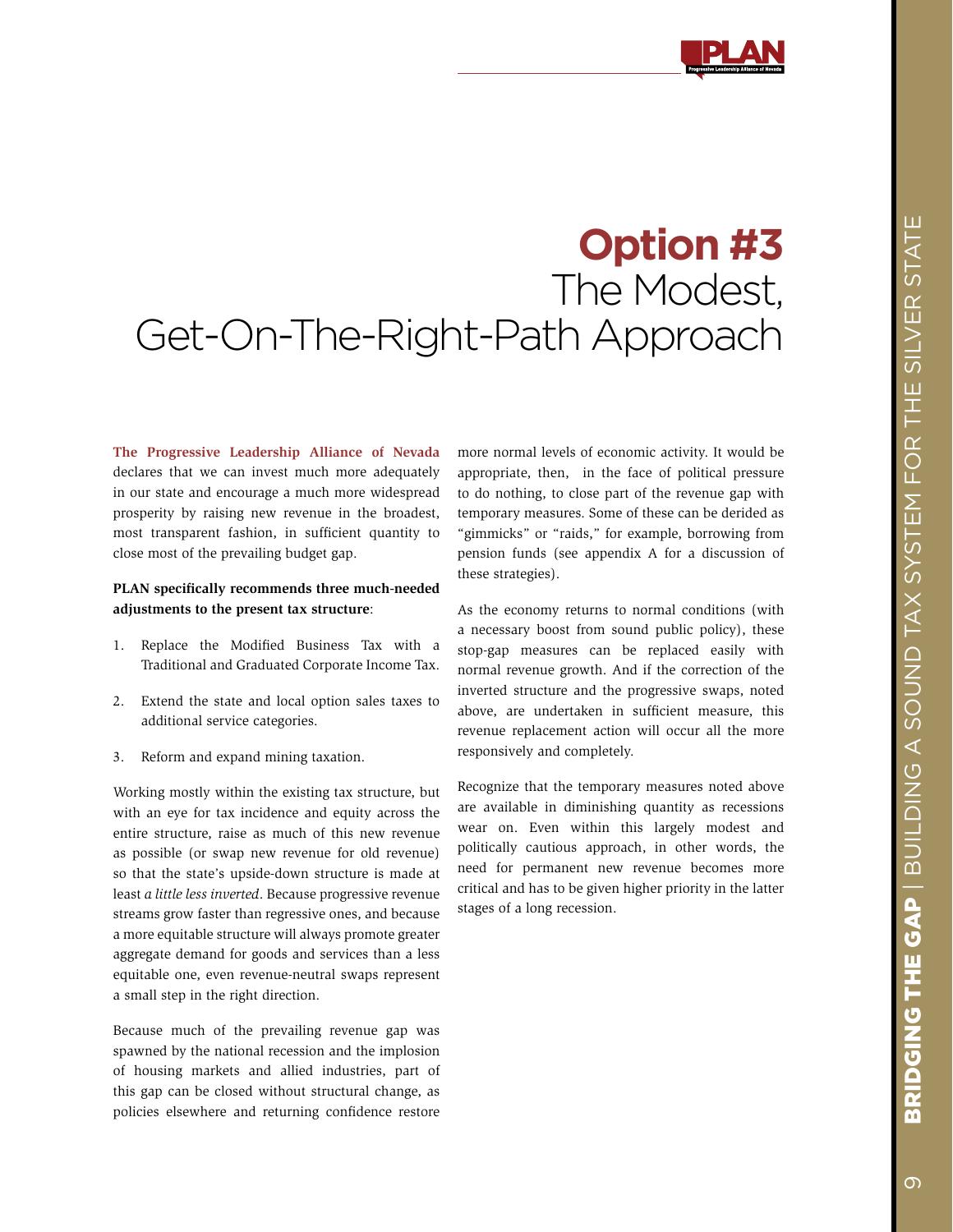

# **Option #3 in Nevada** What Might it Look Like

- • Replace the Modified Business Tax with a Traditional and Graduated Corporate Income Tax
- • Extend the state and local option sales taxes to additional service categories
- Reform and expand state severance taxation
- How much should (or could) be raised in this manner?

### **Modified Business Tax Revenue** FY 2010: \$385 million

Est. FY 2010 Revenue, Associated w/ a 5% Flat Corporate Income Tax, No Exemption:

**\$662 million (= new revenue of \$277 million)**

Est. FY 2010 Revenue, Associated w/ a 5% Flat corporate Income Tax, \$250K Exemption:

**\$ 497 million (= new revenue of \$112 million)**

Est. FY 2010 Revenue, Associated w/ a 5% Flat Corporate Income Tax, \$500K Exemption:

**\$483 million (= new revenue of \$98 million)**

Est. FY 2010 Revenue, Associated w/ a Two-Rate (5%‹\$250K; 7%›\$250K) Corporate Income Tax, No Exemption : **\$861 million (= new revenue of \$476 million)**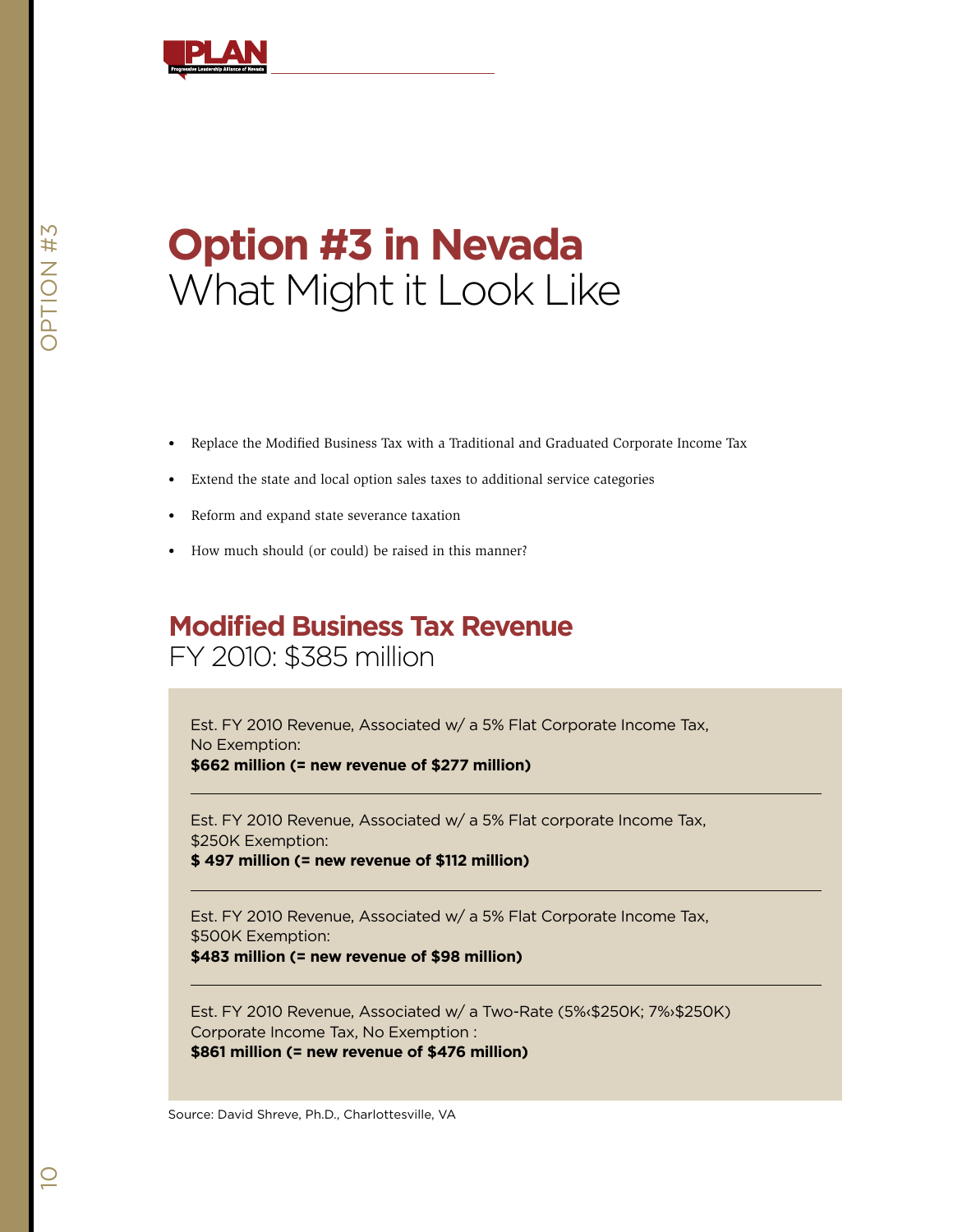

### **1) Replace the Modified Business Tax with a Traditional and Graduated Corporate Income Tax**

As the chart on the previous page reveals, a noexemption 5% corporate income tax would raise an estimated \$277 million in additional revenue, compared to the existing Modified Business Tax. A two-tiered CIT, with 5 and 7% marginal rates and bracket shift at \$250K in taxable income, would raise an estimated \$476 million in additional revenue. Though the revenue advantage would be modest especially in the first case—a shift to a conventional corporate income tax would confer additional economic benefits by placing a greater percentage of state business taxation on a fairer, more responsive, ability-to-pay footing. Compared to the current, payroll-based Modified Business Tax, this would generally shift more of the tax incidence away from workers and to the affected companies, and would also tax more lightly those companies with smaller,

more precarious profit margins. If the temporary need for revenue is great enough, instead of replacing it completely, the Modified Business Tax could be phased out in two or three steps, stretched out over two or three years.

It is also worth noting that, unlike a personal income tax with which the actual tax incidence is very clear and uniformly graduated, the incidence of corporate income tax is both less clear and much more uneven. Most consensus estimates, for example, indicate that the highest percentage of corporate income taxes actually fall on individuals with modest incomes (in the second quintile, when ranked by income. Moreover, because increasing amounts of business income are realized as personal income and because "beggar-thyneighbor" state corporate income tax competition has become increasingly predominant, the state corporate income tax is very likely to be a less responsive or stable revenue source in future years.

## **Corporate Income Tax Rates** (as of 2010) for Nevada's Neighboring States

| State      | Corporate Income Tax Rate(s)                        | <b>First Adopted</b> |
|------------|-----------------------------------------------------|----------------------|
| California | 8.84%                                               | 1929                 |
| Oregon     | $6.6\% < $250K$ ; 7.9% > \$250K*                    | 1929                 |
| Arizona    | 6.968%                                              | 1933                 |
| Utah       | 5%                                                  | 1931                 |
| Idaho      | 7.6%                                                | 1931                 |
| New Mexico | $4.8\%$ < \$500K; \$500K < 6.4% < \$1m; \$1m < 7.6% | 1933                 |
| Colorado   | 4.63%                                               | 1937                 |
| Montana    | 6.75%                                               | 1917                 |

\* Oregon upper bracket (7.9%) is in effect only for tax liabilities in calendar years 2009 and 2010

Source: Institute of Taxation and Economic Policy, Who Pays, 3rd edition, November 2009.

### **2) Extend the state and local option sales taxes to additional service categories**

In most states, particularly the 41 with broad-based income taxes, any attempt to obtain additional revenue by extending the reach of the state general sales tax

(into currently untaxed services) will raise revenue at the expense of structural soundness, especially in the long term, since this would increase the weight of a regressive tax vehicle (even in its now improved, somewhat less regressive form) while decreasing the weight of the sounder and more efficient progressive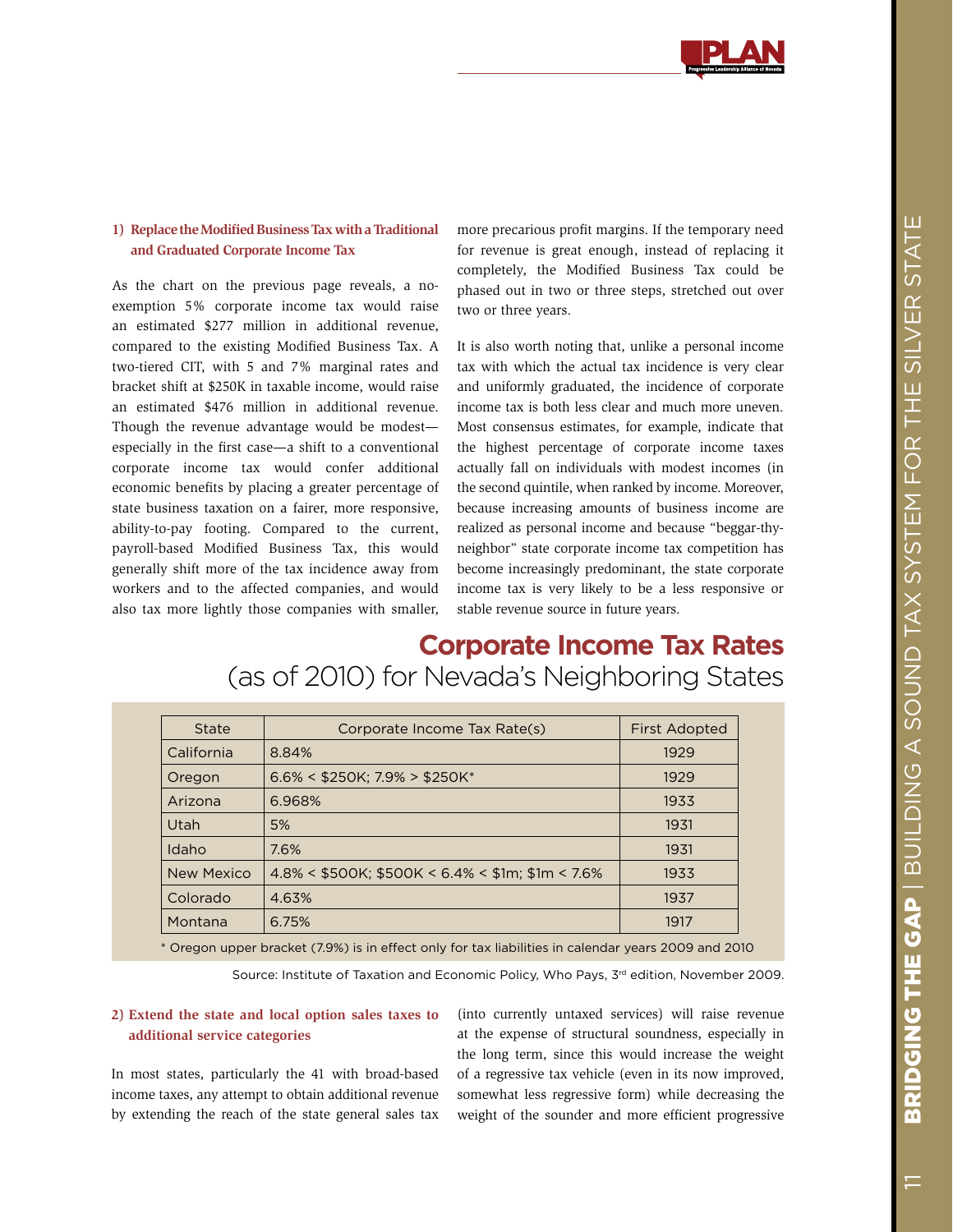

### **Effective Corporate Income Tax Rate**

by Income Class, U.S. State Average, 1991–2004



Source: Gerald Prante and Andrew Chamberlain, "Who Pays and Who Receives Government Spending? An Analysis of Federal, State, and Local Tax and Spending Distributions, 1991-2004," Tax Foundation Working Paper, No. 1, March 2007.

income tax vehicle. Since there are, among the 41 noted above, 7 states with flat income taxes and an additional 15 with *essentially* flat income taxes (antiquated, poorly adjusted bracket structures), this effect would be less prominent in these cases but it would still take place and vary according to the relative amount of new revenue associated with the change (See Appendix B, for an example of how this would play out in Colorado).

In a no-income tax state such as Nevada, however, already heavily reliant upon regressive, poorly performing sales taxes, the expansion of the general sales tax into services could potentially confer *net benefits* of no small extent, especially if the change is designed not as a permanent fix but solely as a temporary, stop-gap means to shore up declining or slow-growing state revenue. Such expanded sales taxes will perform far less well as a permanent fix simply because they cannot in any form keep pace with the needs of even a static set of typical public purchases, normally comprised of extensive education and health care expenditures, where unavoidable service sector cost increases cannot very

easily be offset by technological or capital-intensive productivity enhancements. In the long run, therefore, these sales taxes purchase this static bundle of public goods only by being implemented at steadily rising rates, with increasing weight relative to other, more progressive (or less regressive) vehicles within the state's tax structure.

Because Nevada's three-tiered gaming tax functions much like an income tax for a not insignificant part of the state economy (where the estimated instate incidence of the gaming tax is approximately  $20$  percent)<sup>1</sup>, Nevada would be subject to at least part of the negative structural effect described above. It is also true, however, that the *spending* effect related to the additional revenue raised even in this manner normally carries positive economic benefits sufficient to outweigh by a small margin the negative economic effects associated with the increased regressivity of the new tax structure. It's always worth remembering what this reveals: that *new revenue is better than* 

1 Bernard Malamud, "Nevada's Gaming Tax: Measuring Resident Burden and Incidence," working paper, April 2006.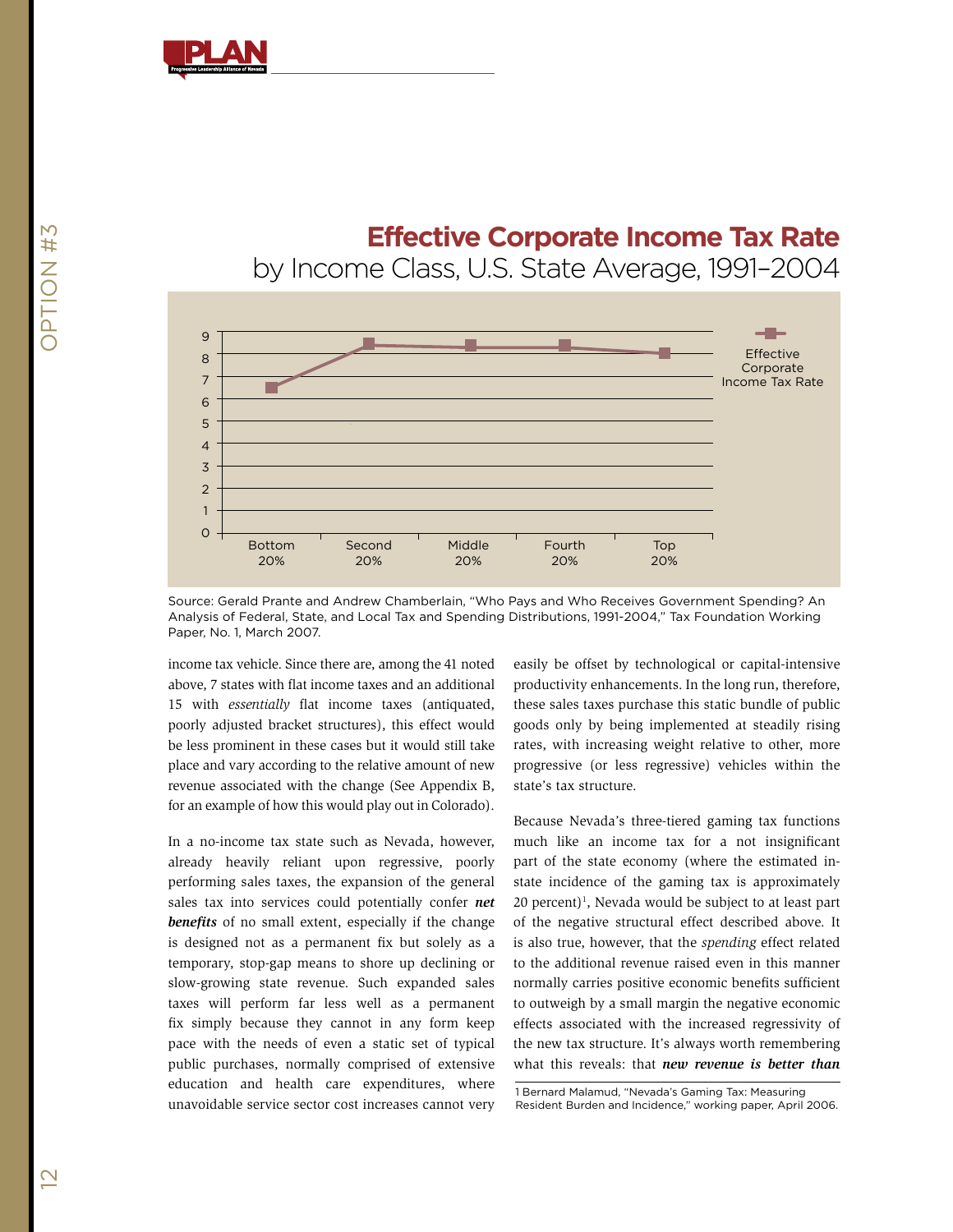## **Estimated Revenue Effect of Expanded General Sales Tax** (applied to "feasibly taxable" services)<sup>2</sup>

| \$11,565 billion                                                   | 6.85%                                     | \$792,213,000                           | \$2,567,513,409                                | 30.8                                                             |
|--------------------------------------------------------------------|-------------------------------------------|-----------------------------------------|------------------------------------------------|------------------------------------------------------------------|
| Est. Purchases<br>of Feasibly<br><b>Taxable</b><br><b>Services</b> | Sales Tax Rate<br>(excl. Local<br>Option) | Max. Revenue<br>from Taxing<br>Services | FY 2010<br><b>General Sales</b><br>Tax Revenue | Revenue from<br>Services as %<br>of Current Sales<br>Tax Revenue |

*no new revenue*, but that a sales tax can only be "improved" in very small and often negligible ways, and that there clearly exist better, more economically sound ways in which to increase state tax revenue (See "Optimum" option #4).

Estimated maximum revenue from Nevada sales taxation of services: \$792,213,0002

### **3) Reform and expand mining taxation**

PLAN believes that the **Nevada Net Proceeds of Minerals Tax** is assessed incorrectly and injudiciously.

A corporate income tax, imposed partly to account for a basic cost of public services and partly to tax some of the income that might otherwise be sheltered without it, should include broad deductions, tied comprehensively to the costs associated with the generation of the taxable income.

A severance or natural resources tax, on the other hand, is imposed not as a proxy for a corporate income tax but as a way to account for two externalities or costs not tied in any uniform or direct way to the income, gross or net, of the business entity that extracts the

2 "Feasibly taxable services" excludes housing, health care, education, transit, legal, funeral, and certain banking and insurance services. Model adopted from FY 2007 analysis of an expanded general sales tax by Michael Mazerov, "Sales Taxation of Services: Options and Issues," presented at State Fiscal Policy Conference, Center on Budget and Policy Priorities, 10 December 2009.

resource for profit: **1)** pollution, as a general nuisance and public health hazard; and **2)** the depletion of a non-renewable resource that should be recognized in part as an endowment to be "used' democratically by the affected state and her citizens. As Louisiana delegate Harry Sneed noted at the 1919 National Tax Association conference, "The theory of this tax is that for every pound of sulphur removed from Louisiana the state is that much poorer, for every pound of salt removed the state is that much poorer, and so on down the line…"3

PLAN contends that the Nevada Net Proceeds of Minerals Tax is a severance tax that has, incorrectly, come to be enforced as if it were, instead, a special corporate income tax. As such, this tax ought to be administered *without broad deductions*, since the determination of **accountable** income is not really the object of its most equitable assessment. The relevant costs or externalities are a function of the gross value rather than the net value, and the tax ought to be administered at the appropriate rate (or graduated set of rates) on just such a basis. As PLAN has noted previously, however, in most other states that impose severance taxes, they are typically imposed at the wellhead or the mine-mouth and the producers do not conventionally have to absorb processing costs. Recognizing the peculiar processing costs associated

<sup>3</sup> Harry Sneed, "Round Table," Proceedings of the National Tax Association, 12th Annual Conference, Chicago Illinois, June 17-19, 1919, p. 151.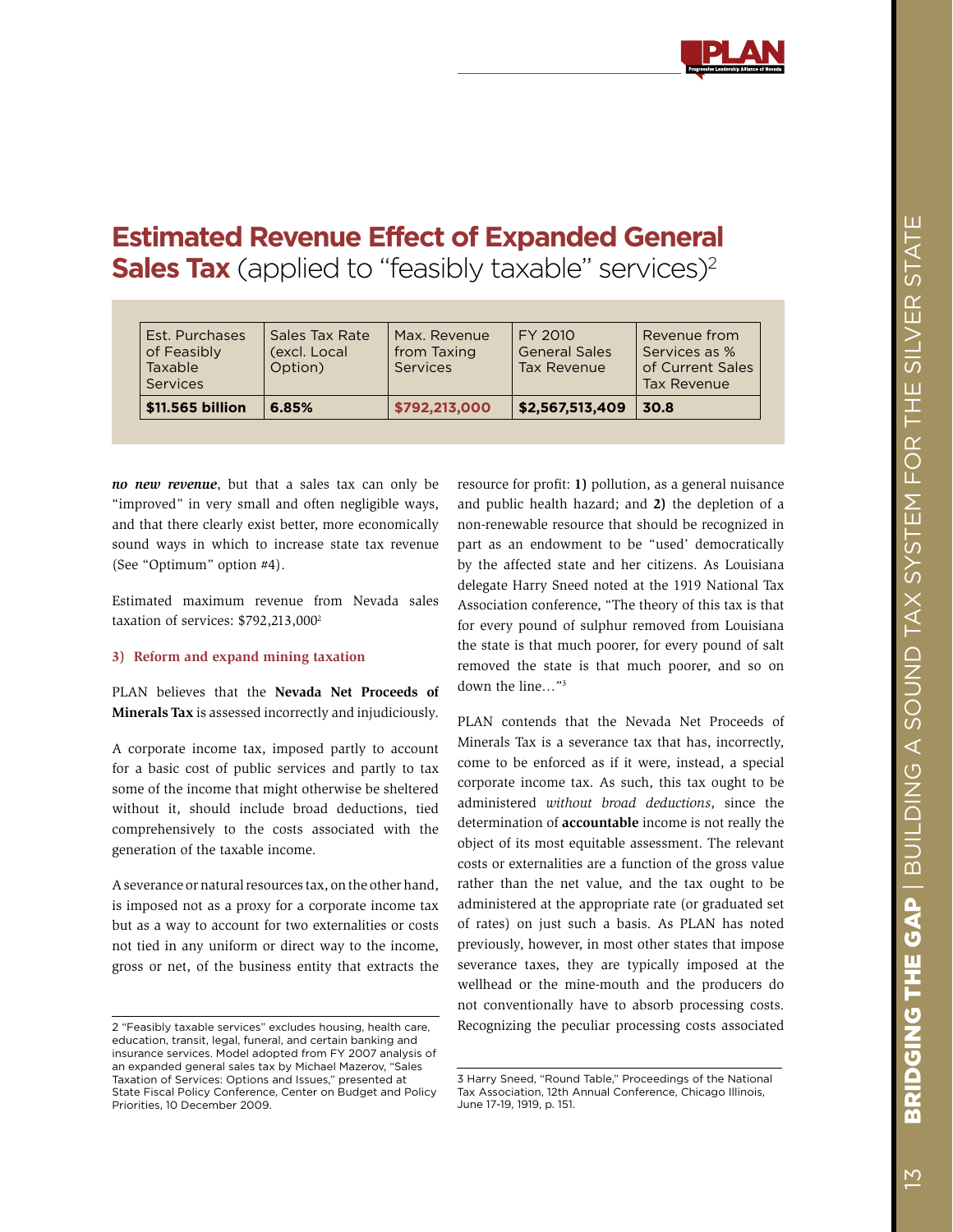

in accordance with their respective abilities cannot be

"That those who profit under a government and a given social and economic order shall **CONTRIBUTE TOWARD THE** support of government

> questioned." —New York Governor Franklin D. Roosevelt,

> > January 1932

with the state's gold and silver mines, on which the large majority of the Nevada NPOM tax is levied (87.8% in FY 2010), PLAN recommends a revised Net Proceeds of Minerals Tax that accounts partly for this cost, fairly unique to Nevada's gold mining operations. The cost of transporting the ore to the processing facilities, the cost of processing, and possibly the cost of transportation to the point of sale could reasonably be retained as deductible expenses under a revised NPOM tax. Under guidelines recommended by PLAN, the reported taxable value of the state's mineral production would rise from approximately 25 percent of gross value, as it is under the current assessment law, to approximately 75 percent, after the removal of all but the uniquely qualified deductions noted above.

Additional revenue associated with revised NPOM (FY 2010 Gross Value, Net Value  $\approx$  75% of Gross Value): **\$197 million**

### **Sum of Option #3 Recommended Changes**

| Corporate Income Tax as Substitute for<br><b>Current Modified Business Tax:</b> | \$98-476 million      |
|---------------------------------------------------------------------------------|-----------------------|
| <b>Expanded General Sales Tax</b><br>(to include "feasibly taxed services"):    | \$792 million         |
| Revised Net Proceeds of Minerals Tax:                                           | \$197 million         |
| Total:                                                                          | \$1.087-1.465 billion |

Source: David Shreve, Ph.D., Charlottesville, VA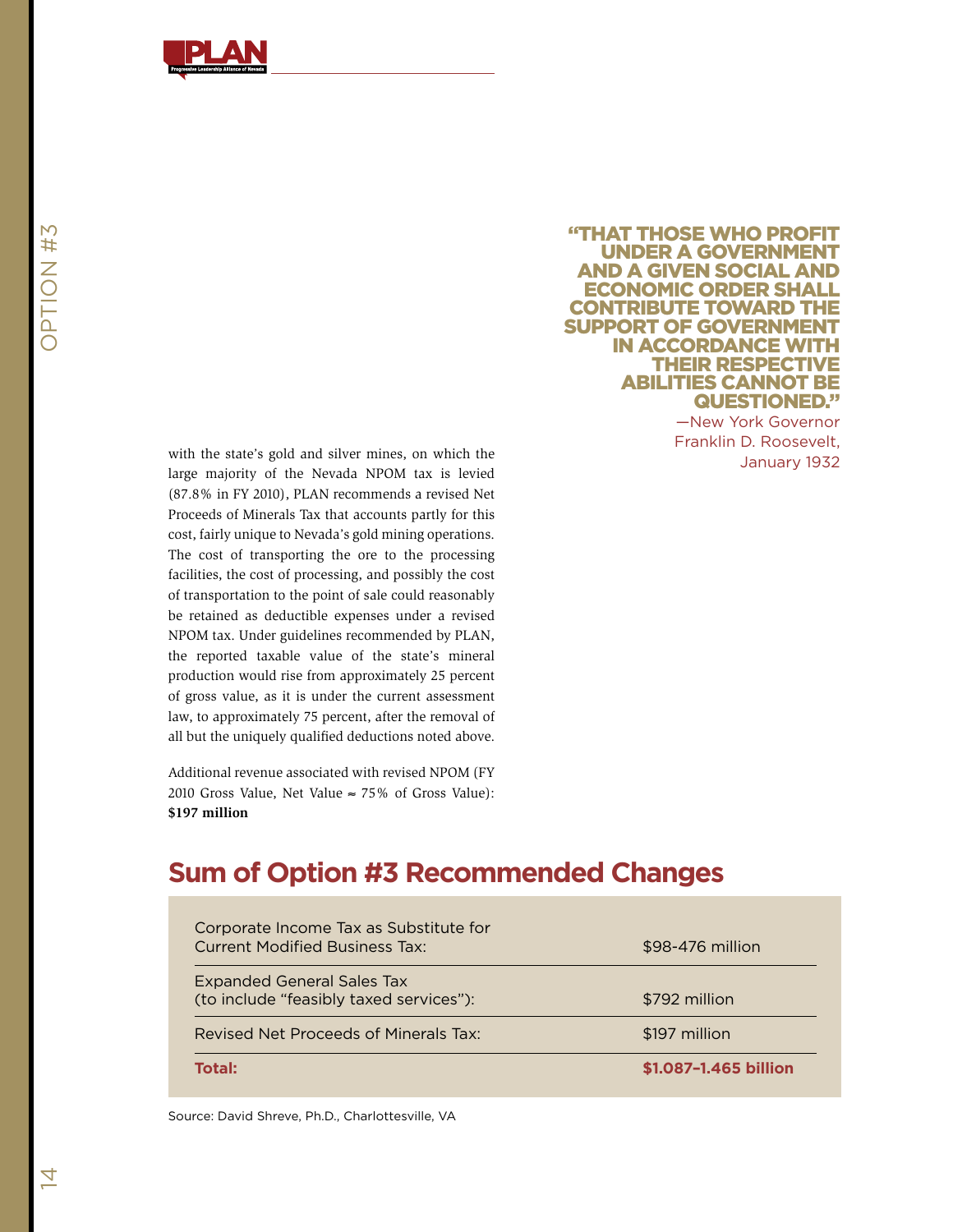# **Option #4** The Short- and Long-Range Optimum

### "Whenever the expenses of any year exceed the income, the legislature shall provide for levying a tax sufficient, with other sources of income, to pay the deficiency, as well as the estimated expenses of such ensuing year or two YEARS."

—Article 9, Section 2, Subsection 1, Nevada State Constitution

"The subjects of every **STATE OUGHT TO CONTRIBUTE** towards the support of government, as nearly as possible, in proportion to **THEIR RESPECTIVE ABILITI** that is, in proportion to the revenue which they respectively enjoy under the protection of the **STATE."** 

—Adam Smith, The Wealth of Nations, Book V (1776)

**PLAN argues that** if the Silver State is serious about tax reform and seeks a tax structure that will **a)** obtain the maximum revenue with the lowest tax rates for the greatest number of state taxpayers; **b)** conform to the basic principles of taxation, as summarized by Adam Smith, and many successors, and **c)** underwrite

and encourage a greater and more broadly shared prosperity, marked by almost limitless opportunity, it must consider a wholesale restructuring of its outdated, regressive tax system.

Adam Smith's maxims of sound taxation, enunciated in the late  $18<sup>th</sup>$  century, remain a useful set of policy guidelines:

- 1. The cost of collection must be low relative to the yield
- 2. The timing and amount to be paid must be certain to the payer
- 3. The means and timing of payment must be convenient to the payer
- 4. Taxes should be levied according to ability to pay

Though any state may choose to maintain minor forms of taxation that do not readily conform to these principles (a tobacco tax to curtail tobacco use, for example; a very modest property tax to account partly for an otherwise far too mobile tax base; or a modest exportable tax that can be confined to localities or well-defined regions frequented by tourists or seasonal residents), the backbone of a tax structure that conforms to Smith's maxims and which also satisfies the first and third objectives noted above is a *graduated income tax*.

Prohibited in Nevada by a constitutional amendment ratified in 1988, a modest personal income tax could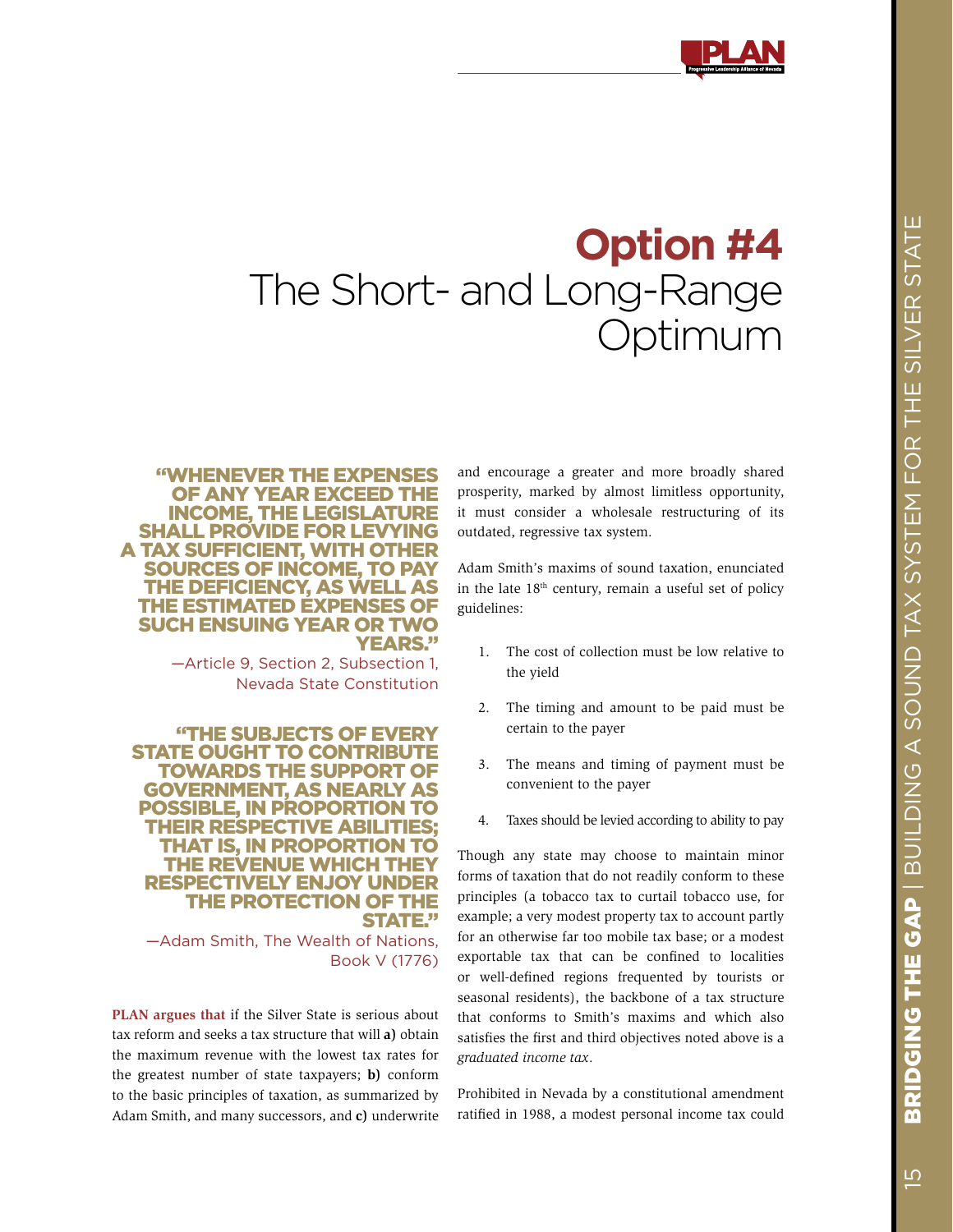

supplant most other taxes currently imposed by the state of Nevada, raise enough money to close the existing budget gap and more, and still deliver lower effective tax rates for many if not most Nevadans.

Using the average effective income tax rate in Virginia (5.26%), a state with a very moderately graduated income tax structure, and a modest-to-low level of exemptions and deductions (equal to 4% of personal income), a new Nevada state income tax would yield annual income tax revenues of approximately \$5.15 billion.

Combined with the recommended Corporate Income Tax in Option #3, yielding as much as \$476 million, the recommended Net Proceeds of Minerals Tax also recommended in Option #3, yielding an estimated \$366 million, and the current or reduced Gaming Tax, yielding \$335 million (at rates 50% of current rates) the hypothetical personal income tax outlined above would generate approximately \$6.33 billion in annual tax revenue.

Adopting such a structure, Nevada could eliminate **a)** its three principal state-level sales taxes (General Sales and Use Tax; Local School Support Tax; and City/ County Relief Tax); **b)** its Local Option Sales Taxes; **c)** the Centrally Assessed Property Tax; **d)** the Insurance Premium Tax; and **e)** all other excise taxes, and still raise over \$1 billion more than current collections—all under *current* economic conditions. Collectively, this reformed tax structure would also impose lower effective tax rates on approximately 35 to 40 percent of the Silver State's taxpayers.

And because income tax revenues associated with moderately graduated income tax vehicles typically grow approximately  $1\frac{1}{2}$  times as fast as any other major tax vehicle, the return of moderate prosperity would, under such a reformed structure, **a)** deliver additional revenues sufficient to expand public investment considerably above the ongoing rate of inflation or population growth, **b)** make room for a partial reduction of lower bracket income tax rates or any of the other taxes left intact, **c)** allow for increased aid to localities in order to augment services and roll

back local property tax rates, or **d)** a combination of any of these.

As the reformed structure allows for the exercise of tax reduction options **b)** and **c)**, noted above, the percentage of taxpayers with effective rates lower than that which prevails under the current structure would soon exceed the estimated 35 to 40 percent.

### "There are two ideas of government. There are those who believe that if you just legislate to make the well-to-do prosperous, their prosperity will leak through on those below. The Democratic idea has been that if you legislate to make the masses prosperous, their prosperity will find its way up and through every class that rests upon it."

—William Jennings Bryan, Democratic Convention speech, 1896. In the 1896 presidential contest, Bryan received an as yet unsurpassed 81.21% of the Nevada popular vote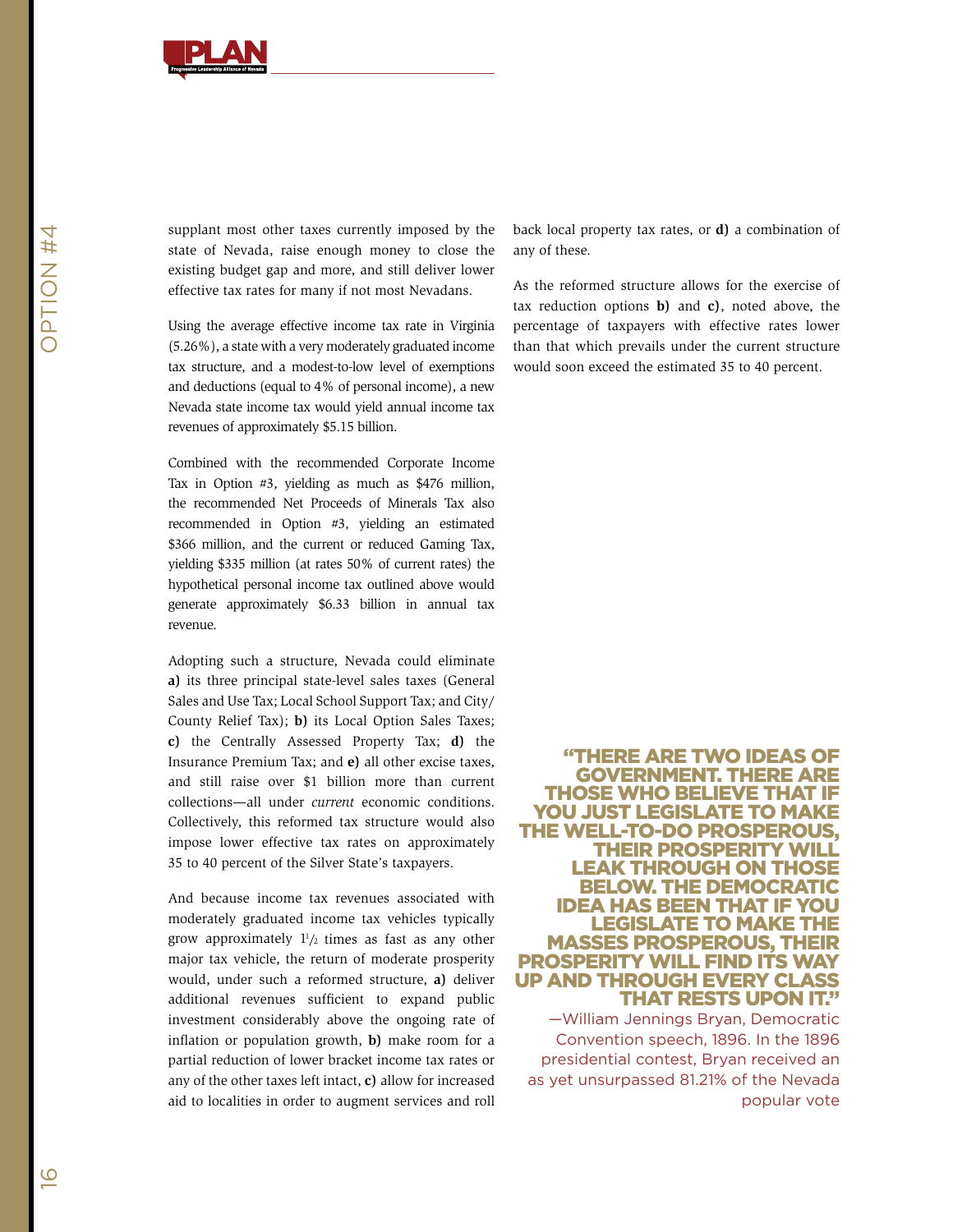# **Taking Action**

### For the Governor and Legislature

The Progressive Leadership Alliance of Nevada calls on our elected officials to engage in substantial, sustained, and nonpartisan efforts to resolve Nevada's budget crisis in the short and long run while maintaining, sustaining, and enhancing the quality of life for all Nevadans. This document has presented courses of action that can meet those criteria. PLAN fully recognizes that in a political arena, elected officials sometimes feel hampered in their efforts to "do the right thing." We believe, however, that the time has come for Nevada's leaders to build a sound tax foundation for an effective fiscal policy, without partisan or political motivation. Our research has revealed a number of options and pathways that can work for the Silver State. If elected officials recognize the unique resources and problems of Nevada, and look beyond the policy myths that lock us into an unsound and unproductive tax structure, they can find ways to create fiscal stability and a healthier and more prosperous state.

### For Nevada Residents

The Progressive Leadership Alliance of Nevada urges residents to become fully engaged in issues of sustainable taxation and to present their opinions forcefully to elected officials. Tax laws are complex; the political paths to tax reform are equally complex. Nevertheless, concerned citizens can learn about those laws and possible solutions and advise their elected officials. This document is designed with those citizens in mind. The time is past for voters to relegate tax decisions solely to Nevada legislators or to despair over the complexity of the issues and resort to simplistic "bumper sticker" thinking and sloganeering. For citizens not to become involved is, quite simply, taxation without representation. PLAN believes that the citizens of Nevada have the energy, intelligence, commitment, and compassion to demand and participate in tax reform that can make the Silver State a national leader in sustainable taxation and quality of life.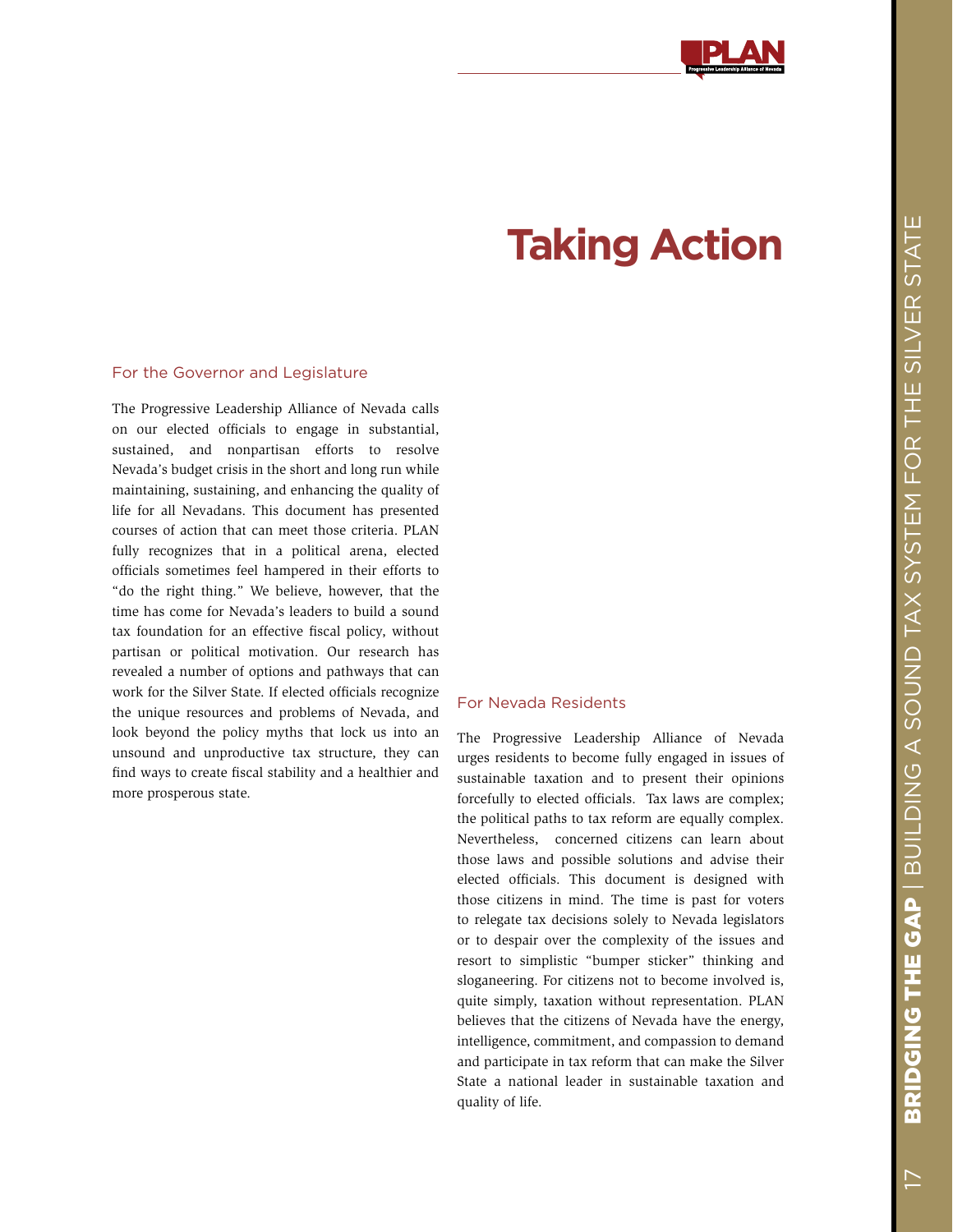

## **Appendix A** The Basics of Public Pension Policy and Economics

#### • **There is no public pension financing crisis.**

- 1. State and Local government pensions represent less than 4% of all S&L spending.
- 2. Aggregate 30-year funding levels are still higher now than they were at the beginning of the 1990s.
- 3. Aggregate 30-year funding levels are higher than the 80% standard judged adequate for private entities that can go out of business. It is entirely appropriate **to apply a much lower standard to governments that cannot go out of business.**
- 4. Prefunding public pensions, in general, began only in the 1970s; in the 1950s and 1960s, broad public pension benefits were financed easily on a pay-as-you-go basis.

Using the lowest-funded state as an example (Illinois, where the advantage would be the **smallest**), if we returned immediately to the same pay-as-you-go basis, pension funding for the current benefits structure would enable a diversion of **4 to 8.5%** of total state spending through 2022, **2.5 to 7%** from 2023-24, **-0.8 to +3.7%** from 2025-26, and **-1 to +3.5%** from 2027-43 (based on pension fund returns from a low of 5% to a high of 8%, the latter being equal to the recent 25-yr. annual average return). Assuming a smaller 5% annual

return to pension funds, this cost reduction/ diversion to other spending would prevail until **2043**. Moreover, investing these dollars in state and local budgets for schools, health care, and transportation during this 13 to 32-year cost-reduction period, would generate sufficient extra economic activity, jobs, income, and tax revenue to more than pay for the small level of extra costs (an expenditure increase approximately equal to **1.5 to 4.5%** of total state budgets) that comes sometime in the **2025-2043 period.** The best way to balance the potential tradeoffs here would be to let funding levels drop during periods of less-than-full-employment (when returns and interest rates are lower) and to let them rise gradually during periods of full employment.

- • It is **economically wise to let 30-year funding levels drop during recessions.** Since interest rates and investment returns decline during these periods, economic activity is enhanced by temporarily contributing less to retirement funds and by using this revenue, instead, to fund public programs, which have a multiplier that outpaces the pension fund investment returns and which speed much more money back into consumer demand, investment and job creation.
- • **However modest it is, a real economic problem emerges, usually during periods of high employment, when 30-year pension funding**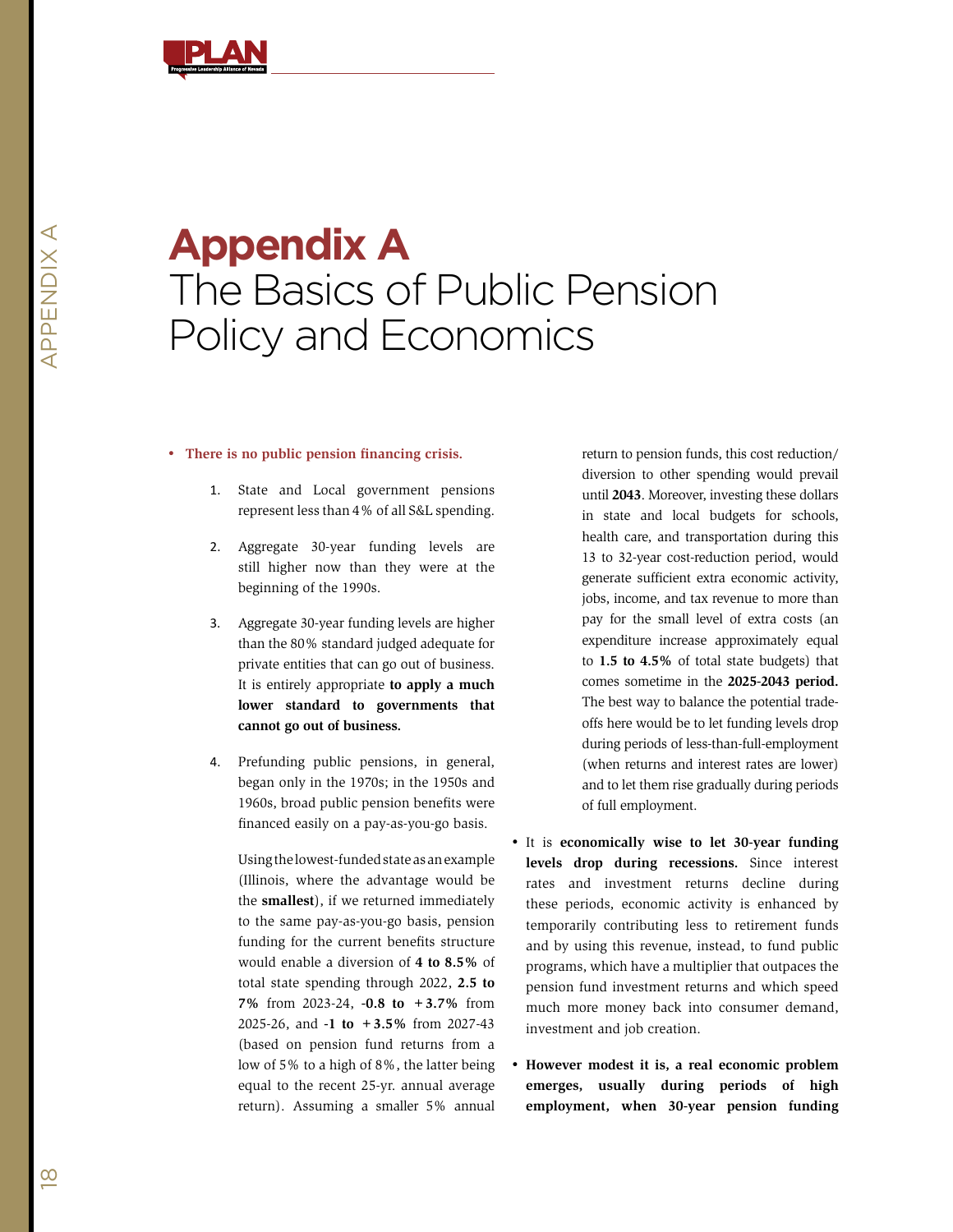

**levels are often too high** (2001, for example, when they were slightly above 100% in the aggregate).

- • Even if states, foolishly, wanted to **close completely their unfunded accrued (30-year) pension liabilities,** the infamous "trillion-dollar gap," cited by the Pew Center on the States, amounts to a mere \$300 per household per year, three-quarters of which is covered—as it is now—by employee contributions and investment earnings. The remaining \$75 per household per year, for which governments would be responsible, can be covered by very modest tax reform, a very small uptick in economic activity, or statistical error in the 30-year forecast.
- • **Shifting to Defined Contributions (DC), or Hybrid plans that include DC features, delivers benefits at a considerably higher cost** (approx. 47% more for a pure DC plan, due to increased costs tied **to 3 things: 1)** the lack of longevity risk pooling; **2)** a less balanced investment portfolio; and **3)** a lower investment return/fee ratio)
- • **Public pension "costs" are not really "costs."** Because average benefits represent a low-middleclass standard-of-living, this implies that most benefits payments are rapidly spent, moving back into the economy where they generate jobs, income, and additional revenue. Especially in bad times, they are always a **superior economy-enhancing investment.**
- • **For the last year in which we have sufficient data (2006), Virginia's 157,900 public (state and local) pension recipients received a total of \$2.7 billion in pension benefits, of which \$2.54 billion was paid by in-state plans.** The average annual benefit was \$17,128. Because this annual benefit is as modest as it is, ensuring that much of the pension income is spent quickly, it generates significant levels of added economic activity, jobs, and income, estimated at approximately 23,700 jobs and 3.6 billion in annual economic output.

• **To cut public pension benefits solely because private pension benefits have undergone significant erosion is very much like vandalizing your neighbor's house because it is more attractive or comfortable than yours.** And because decent public pension benefits redound to the benefit of all due to their undeniable economyenhancing effects, it's actually even worse, like vandalizing your neighbor's house and having part of the rubble fall into and damage your own.

### "The tendency of taxation is to create a class of persons who do not labor, to take from those who do labor the produce of that labor, and to give it to those who do not labor" —William Cobbett

(Pseudonym Peter Porcupine, English popular journalist, champion of traditional rural England against the Industrial Revolution, 1763-1835)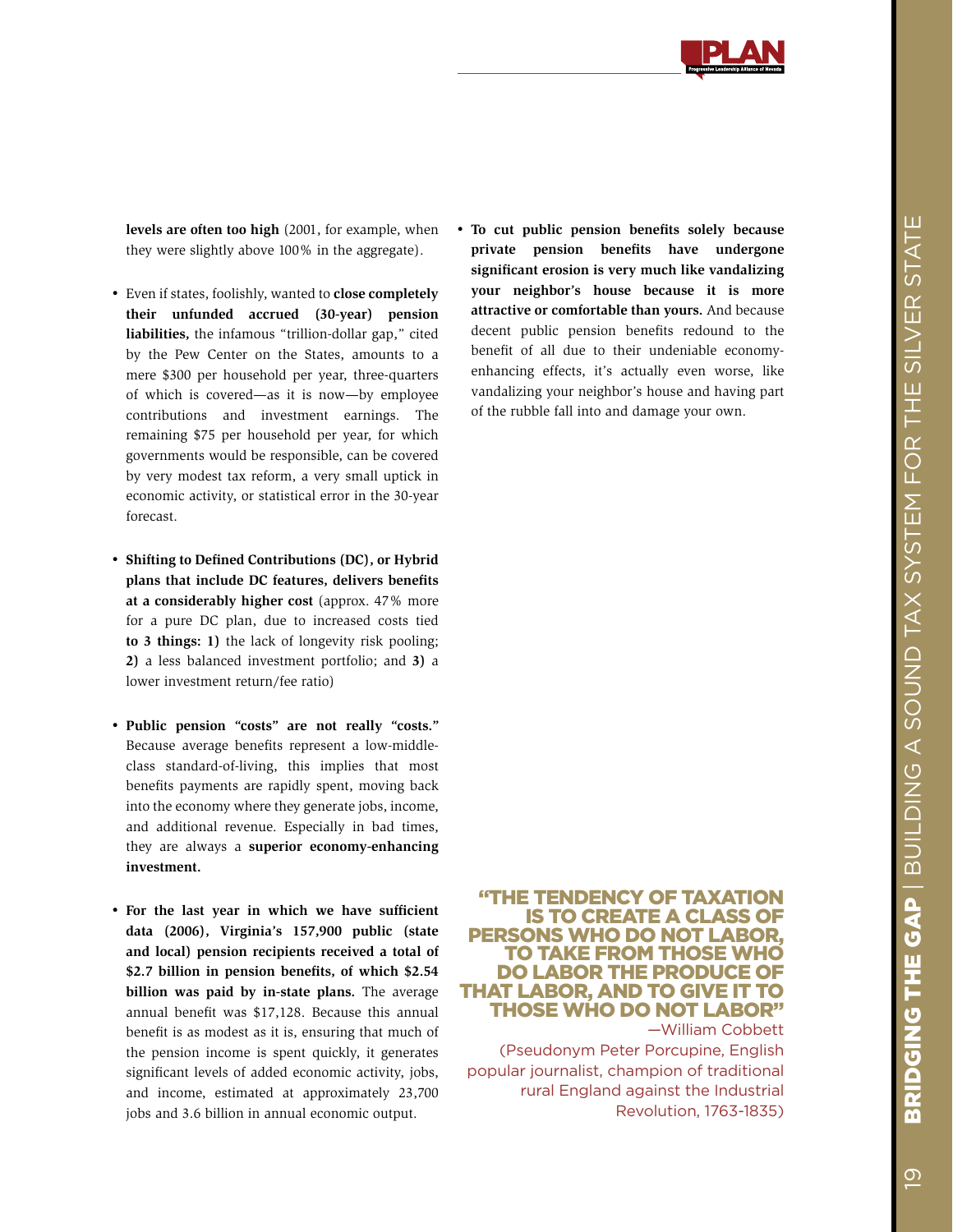

# **Appendix B** Example of Extended sales tax in Colorado

**Working from an FY 2007 base of approximately \$806 million** it can be estimated that taxing "all feasibly taxed services" would create a sales tax base in which these new tax revenues would represent about 36% of the total, newly expanded sales tax base, putting it on an exact par with what would be expected, on average, nationwide. Drawing on the model used by Michael Mazerov in his 2009 study of sales tax on services, "all feasibly taxed services" excluded housing, health care, education, transit, legal services, funeral services and "certain" (unspecified) banking and insurance services.4 Mazerov also warns against taxing "Business to Business" services, due to the potential for "pyramiding" (where it's imposed at several levels—production and final sales), the way in which this would "hide" the real tax and make it susceptible to artificial future overreliance, and the way in which this would introduce a competitive interstate disadvantage. This second factor—teeing it up for artificial future overreliance, is an often overlooked liability of sales taxes on services **in general.** Once we "reform" this regressive vehicle, in other words, then it's increasingly likely that it will be called upon for all or most future tax increases. And since it can **never** alter the regressive character of the sales tax vehicle very much, what this does is guarantee that our future tax structure will be more regressive than it's ever been.

There's only one scenario, in which taxing services with carefully drawn exemptions, including B2B—is a progressive, useful thing to do:

When there's no chance that you'll get new revenue **any other way**, except for an increase in the general sales tax rate. Indeed, it is a preferred alternative to a

general rate increase, where a proper analysis would compare the new expanded sales tax (with some services included) **not** to the old structure, but to the hypothetical new structure with a high general sales tax rate (in CO, something like a 3.9% rate which would give you an additional \$760m, fairly close to the expected \$806m from the expanded sales tax)

And so, it is conceivably useful in a purely **defensive**  effort. Yet, even here, since the higher general sales tax rate is likely to repulse further expansion in this regard, while the seemingly more harmless lower rate (with services taxed) will not, you could very well be positioning yourself for ongoing increased regressivity, folded in with some budget cuts, for regressive vehicles like either one of these **always** grow too slowly to keep pace with the needs of a modern state (About 1.5 times slower than a moderately progressive income tax, for example). The really tiny advantage of the expanded base versus the increased general rate is that you're more likely to get increased future tax rates (**general** rates, afterward, in this case) than budget cuts. Even though the economic advantage here is quite small, and certainly far too dilute to bank a progressive movement on, it is there, in the **short run**. But this makes sense only if you **never** want to use any other source for reform (better income tax, etc.), for the implementation of a broadened sales tax will increase the likelihood that you will only use the sales tax from that point on. If you can't get income tax reform now, in other words, it will be harder still to get it in the future under a broadened sales tax "reform." And

<sup>4</sup> Michael Mazerov, "Sales Taxation of Services: Options and Issues," presented at State Fiscal Policy Conference, Center on Budget and Policy Priorities, 10 December 2009.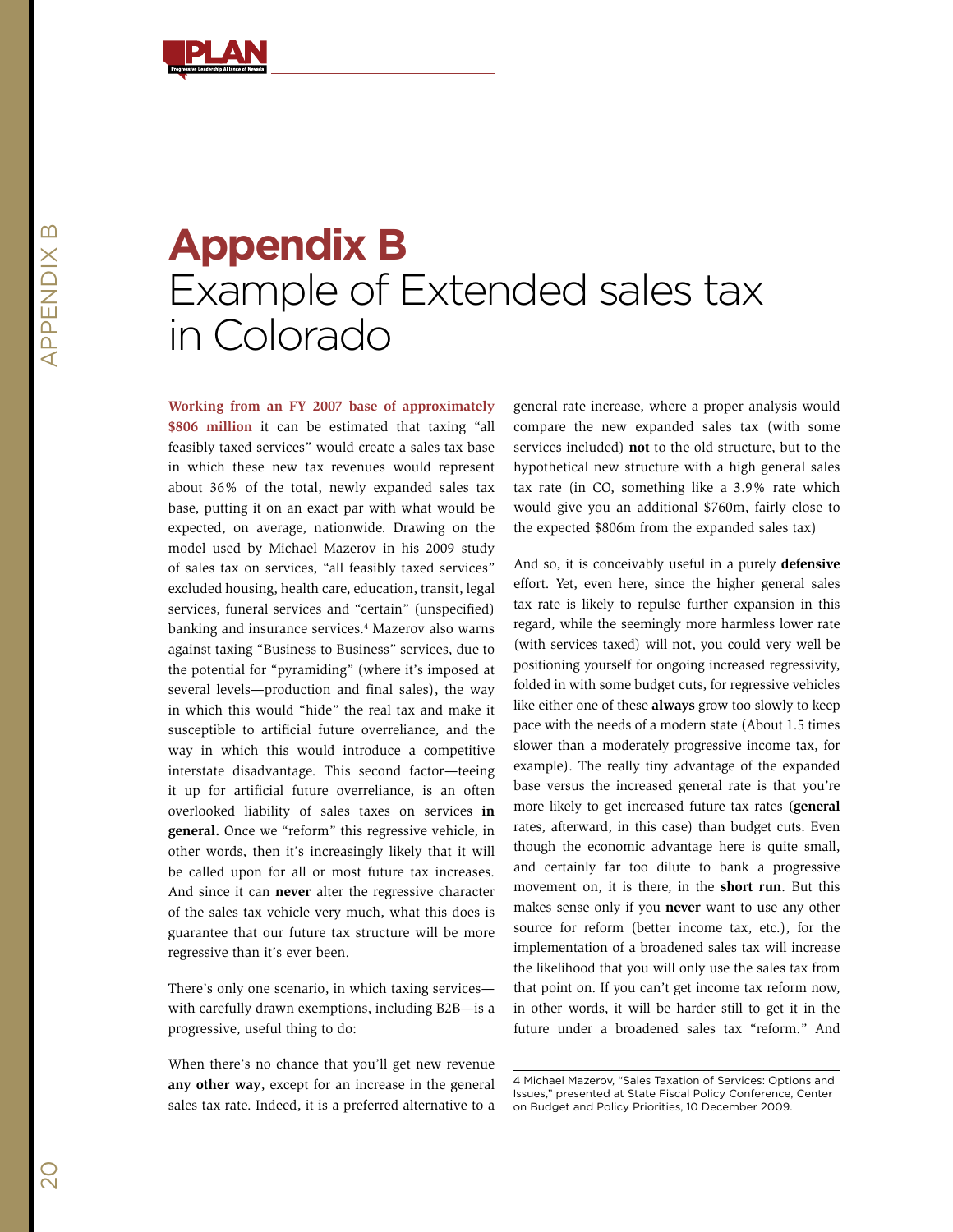

continued expansion of rates in the post-"reform" period would likely imply a structure even less able to withstand budget cutting (due to its increased drag on the economy and sluggish upside elasticity).

## **Illustration of the Potential Regressivity "Trap" of Extending sales tax to Services**

If we assume, for illustrative purposes, that the Colorado income tax is similar in its distribution\* to the one in Oklahoma, then here's the way it would play out in Colorado:

| <b>Current Structure (Income and Sales tax ratio only):</b>             |                                                             |  |  |  |
|-------------------------------------------------------------------------|-------------------------------------------------------------|--|--|--|
| <b>Sales Tax: \$1.95b [30.8%]</b>                                       |                                                             |  |  |  |
| <b>Income Tax: \$4.38b [69.2%]</b>                                      |                                                             |  |  |  |
|                                                                         | Proposed Structure (w/ Sales tax on Services):              |  |  |  |
| <b>Sales Tax: 2.756b [38.6%]</b>                                        |                                                             |  |  |  |
| <b>Income Tax: 4.38b [61.4%]</b>                                        |                                                             |  |  |  |
|                                                                         | Therefore, using the estimated Suits index figures from the |  |  |  |
| Oklahoma tax structure:<br><b>Oklahoma Income Tax Suits Index: +120</b> |                                                             |  |  |  |
|                                                                         | <b>Oklahoma Sales Tax Suits Index (current): -158</b>       |  |  |  |
|                                                                         | <b>Oklahoma Sales Tax Suits Index (new): -153</b>           |  |  |  |
| you'd get:                                                              |                                                             |  |  |  |
| <b>Current Suits Index:</b>                                             | $.308$ X - 158 + .692 X + 120 = + .0343                     |  |  |  |
| <b>New Suits Index:</b>                                                 | $.386$ X - 153 + .614 X + 120 = + 0141                      |  |  |  |

…and so, you'd end up (after expanding the sales tax into services and holding everything else the same) a sales/income tax portion of your state revenue structure (excluding excises and fees and fed. funds, of course) that would be approximately 2.43 times as regressive as it was beforehand.

\* In distributional terms, they are close, with Colorado's flat tax not too far from Oklahoma's essentially flat tax (where their top rate of 5.5% kicks in at a low \$8,700 for individuals, making their other 6 brackets almost meaningless). The big difference between the CO & OK is the higher general sales tax rate in OK.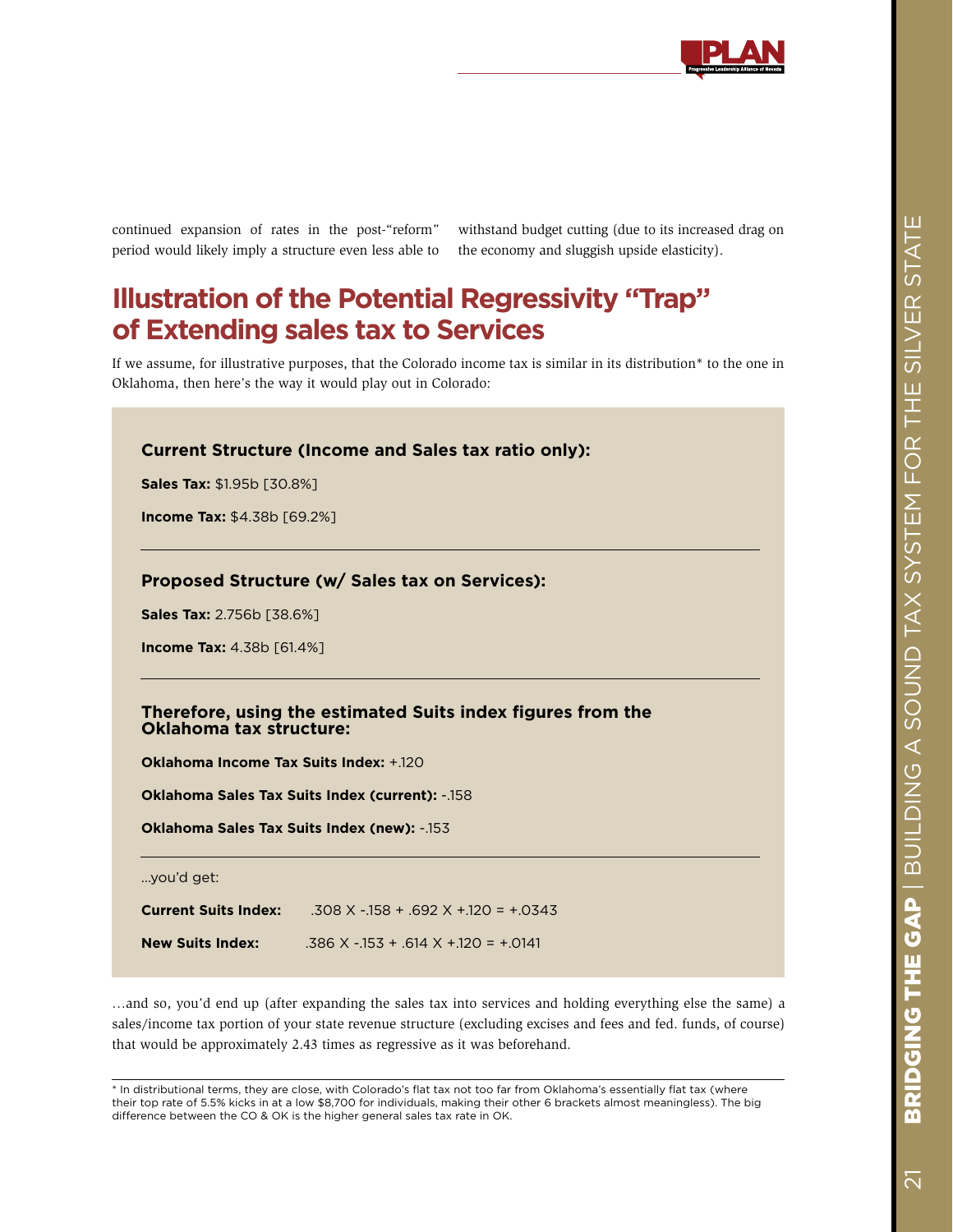

## **Appendix C\*** What is the cost to produce an ounce of gold? Depends on the audience. (\*courtesy of the Las Vegas Gleaner)

**The fourth quarter was yet another record-setter** and net income for the year was a smashing \$3.27 billion on sales of \$10.9 billion, Barrick Gold Corp. announced in its 2010 annual report. Investors are cautioned, however, that Barrick will have to spend from 10 to 20 percent more than originally expected to develop new multi-billion-dollar projects in the Dominican Republic and on the Chile-Argentina border.

percent of the 2010 average gold price of \$1,224. At Cortez Hills, where production skyrocketed in 2010, Barrick reported a total cash cost of \$329 per ounce – 26 percent of average gold price. Mine-specific data released later this year will report "expenses essential for extracting, processing and getting the minerals to market," as the industry describes them – costs that are claimed as deductions to erase taxable value and that reduce Nevada mining taxes to a barely negligible portion of state general fund revenue.

### **Speaking of costs**

At its Goldstrike mine, historically Barrick's largest Nevada operation, the company reported total fourth quarter cash costs of \$490 per ounce, or 40

Those costs reported to the state will greatly exceed the costs Barrick reports to investors. There is absolutely no chance – none – that Barrick will report deductions



### **Total and Net Cash Margins per ounce**

As this chart from Barrick's annual report illustrates, in recent years the company's total cash costs (to say nothing of net costs) have come nowhere near 70 percent, and haven't exceeded 50 percent since 2008.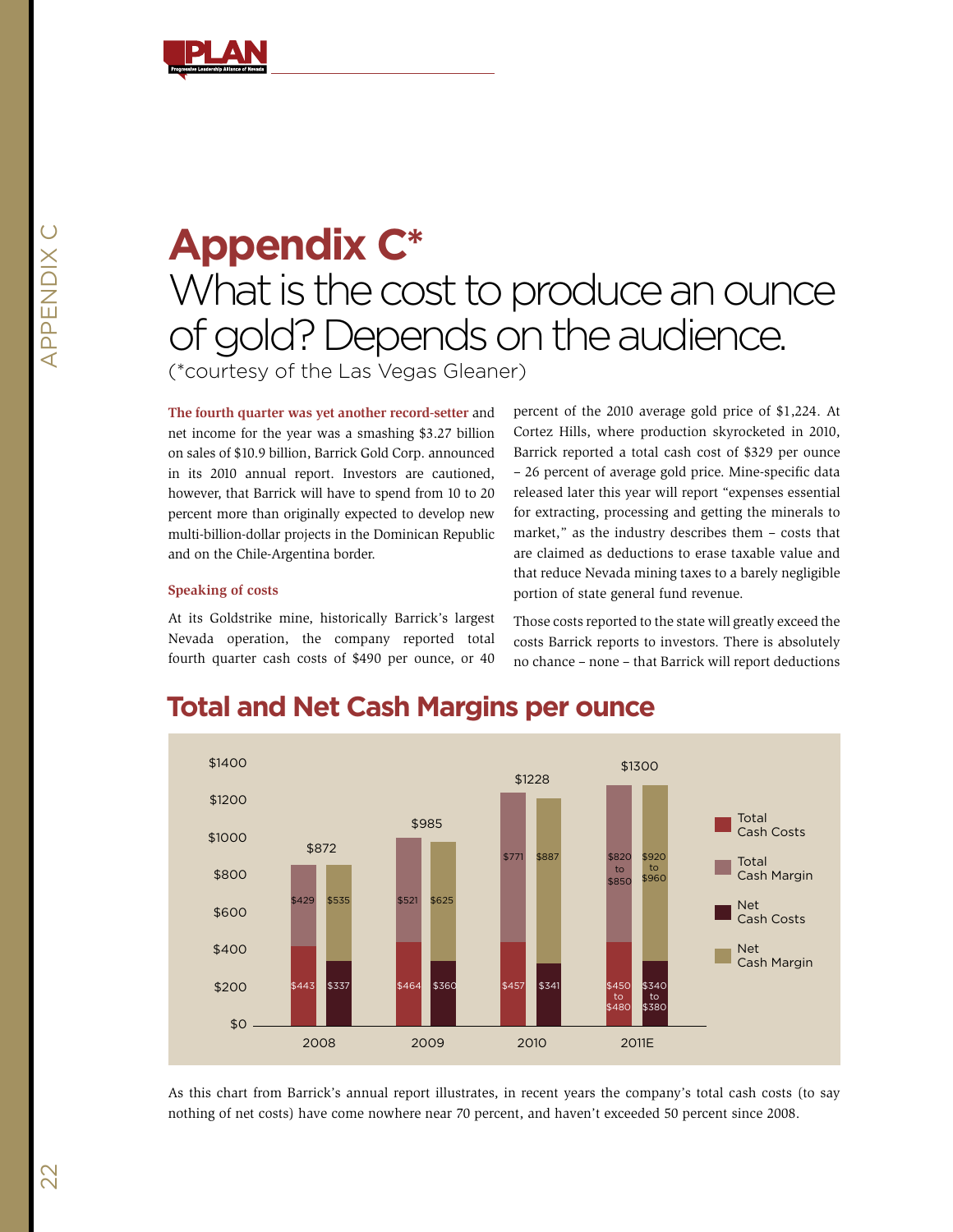

of a mere 40 percent at Goldstrike, let alone 26 percent at Cortez. (In 2009, Barrick claimed deductions totalling 60 percent of value at Goldstrike and a whopping 78 percent at Cortez). About 70 percent of the value of all the gold produced in Nevada in 2009 was deducted as costs. In other words, it wasn't taxed. Over the last decade, deductions totaled about 76 percent of value.

Obviously there are variations in cost categories and other accounting procedures that can easily explain why, when it comes to how much it costs to produce an ounce of gold, the mining industry tells its investors one thing and the Nevada Department of Taxation another.

But varied accounting procedures don't explain whether that discrepancy is justified, or why the state should quietly accept revenue-killing cost calculations that would make investors cringe and that allow tens of millions of dollars to bleed from the state to reward Barrick's investors and finance Barrick's projects abroad.

Those determinations must be made by legislators and the governor.

> "REMEMBER, PEOPLE WI JUDGE YOU BY YOUR ACTION not your intentions. You may have a heart of gold — but so does a hard-boiled egg." —Anonymous. Thinkexist.com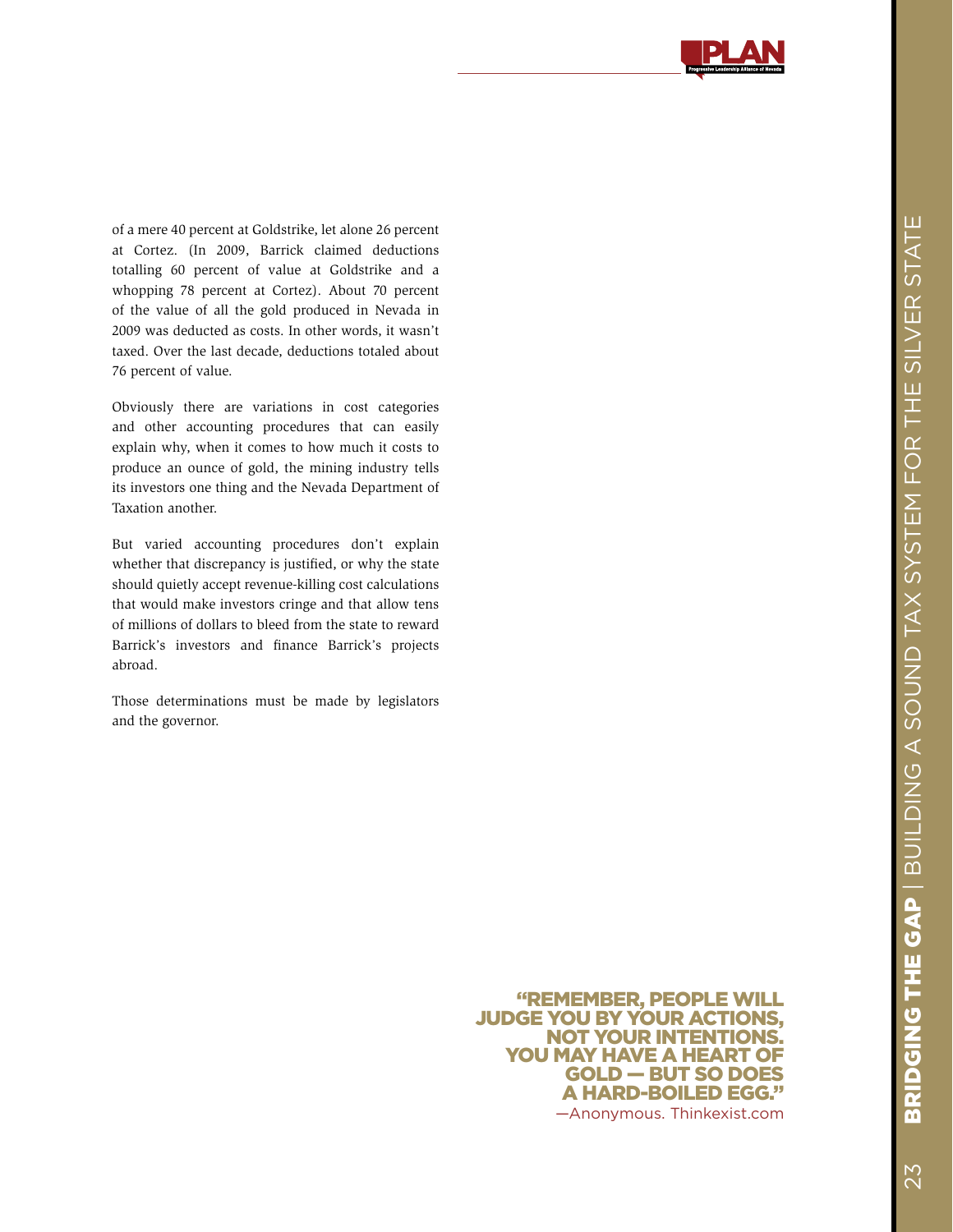

# **Appendix D** National retailer comparisons in Nevada and neighboring States

**Despite the absence of a corporate income tax**, prices at the Nevada locations of national retailers are the same, or in some cases even more, than those in neighboring states with corporate income taxes.

| Walmar<br>Save money. Live better.<br>Prices current as of March 1, 2011 |                          |                               |                               |                             |                    |
|--------------------------------------------------------------------------|--------------------------|-------------------------------|-------------------------------|-----------------------------|--------------------|
| <b>CORPORATE TAX RATE</b>                                                | 0%                       | 0%                            | 8.84%                         | 6.6%                        | 7.6%               |
| <b>ITEM</b><br><b>DESCRIPTION</b>                                        |                          |                               | <b>PRICE</b><br><b>STATE</b>  |                             |                    |
|                                                                          | <b>RENO</b><br><b>NV</b> | <b>LAS VEGAS</b><br><b>NV</b> | <b>ROSEVILLE</b><br><b>CA</b> | <b>MEDFORD</b><br><b>OR</b> | <b>BOISE</b><br>ID |
| Bounty 8 roll paper<br>towels 2 ply 52 sheets                            | \$8.88                   | \$8.87                        | \$8.87                        | N/A                         | N/A                |
| Northern Quilted toilet<br>paper 24 rolls                                | \$12.94                  | \$12.94                       | \$12.94                       | \$12.94                     | N/A                |
| Tide 52 loads 100 fl.oz.                                                 | \$11.97                  | \$11.97                       | \$11.97                       | \$11.97                     | N/A                |
| Huggies #3 diapers<br>16-28lbs, 124 ct                                   | \$25.00                  | \$25.00                       | \$25.00                       | \$18.97                     | N/A                |
| <b>Boys Wrangler</b><br>Loose Fit 5 star Jeans                           | \$15.00                  | \$12.94                       | \$12.98                       | \$12.94                     | N/A                |
| <b>Boys Rustler Wrangler</b><br><b>Relaxed Jeans</b>                     | \$9.00                   | \$9.00                        | \$8.92                        | N/A                         | N/A                |
| Mr. Coffee Coffeemaker<br>12 cup Red                                     | \$16.00                  | \$17.88                       | \$16,00                       | N/A                         | \$16.99            |
| Oster Large Digital<br><b>Toaster Oven</b>                               | \$79.88                  | \$79.88                       | \$79.88                       | \$79.88                     | \$79.88            |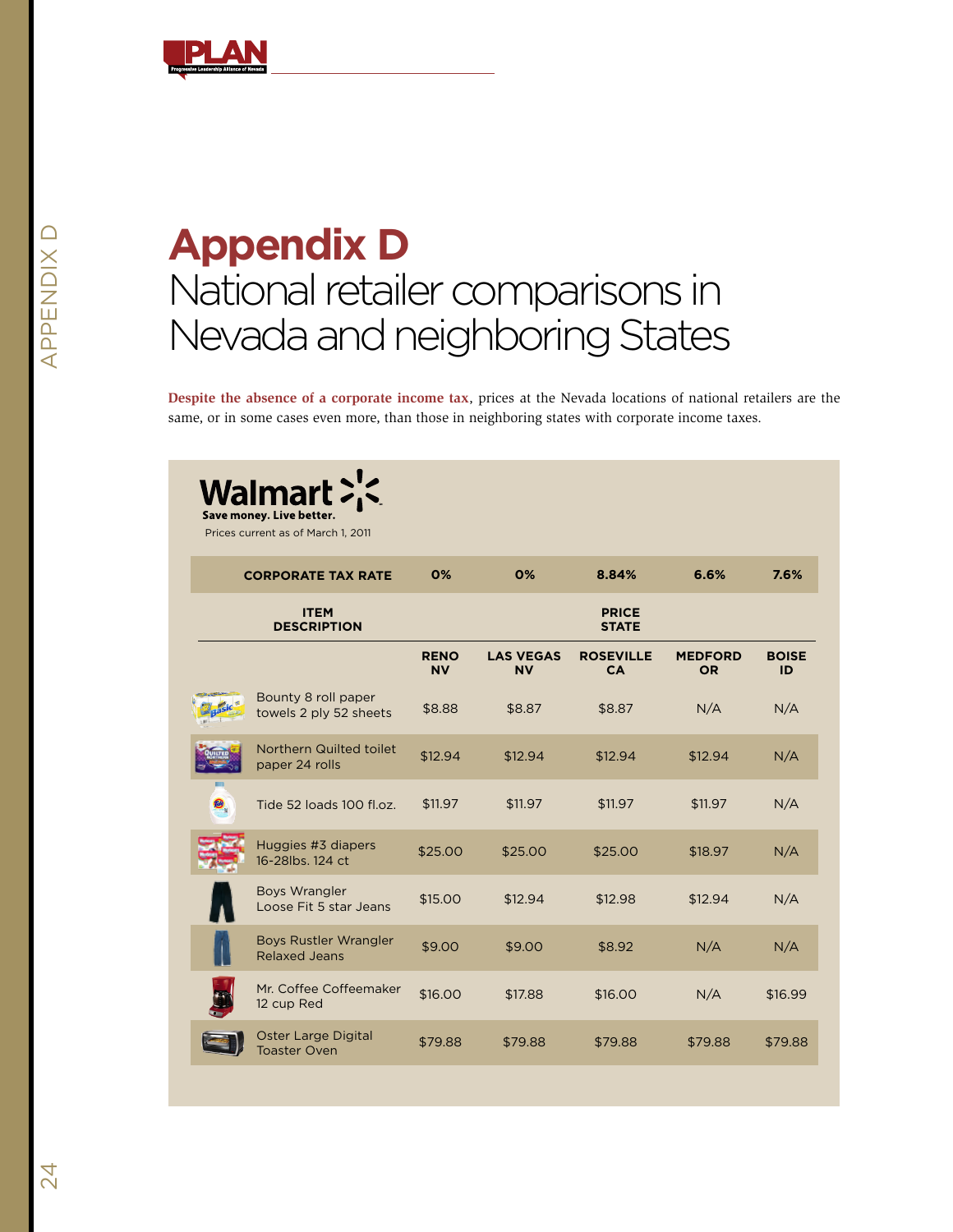## **Appendix E\***<br>ee 2000-2009 Mining gold tax free 2000-2009 (\*courtesy of the Las Vegas Gleaner)

| Year         | <b>Mines reporting</b><br>gross value | Mines reporting zero<br>taxable value | <b>Gross production</b><br>value at mines<br>reporting zero taxable<br>value (\$ million) |
|--------------|---------------------------------------|---------------------------------------|-------------------------------------------------------------------------------------------|
| 2009         | 24                                    | $\overline{7}$                        | 110.5                                                                                     |
| 2008         | 22                                    | 5                                     | 281.3                                                                                     |
| 2007         | 25                                    | $\overline{7}$                        | 365.5                                                                                     |
| 2006         | 27                                    | 8                                     | 183.7                                                                                     |
| 2005         | 28                                    | 11                                    | 802.9                                                                                     |
| 2004         | 29                                    | 15                                    | 403.1                                                                                     |
| 2003         | 25                                    | 10                                    | 573.6                                                                                     |
| 2002         | 28                                    | 15                                    | 639.7                                                                                     |
| 2001         | 30                                    | 17                                    | 711                                                                                       |
| 2000         | 31                                    | 16                                    | 245.9                                                                                     |
| <b>TOTAL</b> | 269                                   | 111<br>(40% of producing mines)       | 4317.2                                                                                    |

Source: Nevada Tax Department Net Proceeds annual bulletins, 2000-2009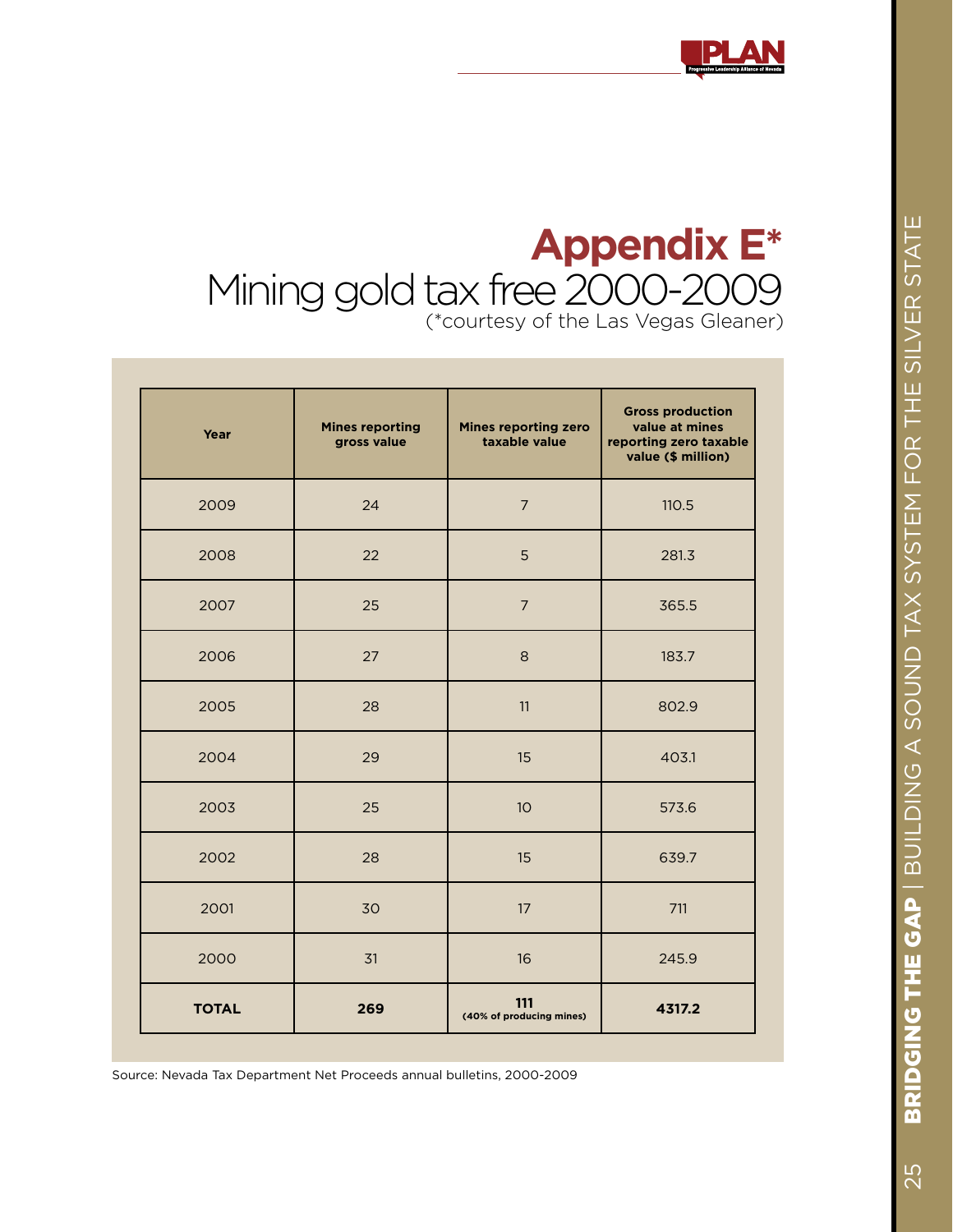

## **Appendix F\*** Barrick and Newmont - hard facts (\*courtesy of the Las Vegas Gleaner)





### **2010 gold production (000s ounces)**<sup>1</sup>

| <b>Nevada</b>     | 2840 |
|-------------------|------|
| South America     | 2120 |
| Australia/Pacific | 1939 |
| Africa            | 564  |

| <b>Nevada</b> | 1735 |
|---------------|------|
| Australia     | 1690 |
| Indonesia     | 737  |
| Africa        | 545  |

### **Proven and probable gold reserves (000s ounces)**<sup>2</sup>

| <b>Nevada</b>     | 39296 |
|-------------------|-------|
| Chile             | 26299 |
| Argentina         | 20213 |
| Australia/Pacific | 15568 |
| Africa            | 12513 |

| <b>Nevada</b>    | 28510 |
|------------------|-------|
| Australia        | 27960 |
| Africa           | 16790 |
| South America    | 11830 |
| <b>Indonesia</b> | 4500  |

### **Record financial performance in 2010**<sup>3</sup>

| \$10.9 billion | <b>Sales</b>                 | \$9.5 billion |
|----------------|------------------------------|---------------|
| \$3.3 billion  | <b>Net income</b>            | \$3.1 billion |
| \$4 billion    | <b>Year-end cash</b>         | \$4 billion   |
| \$436 million  | <b>Shareholder dividends</b> | \$708 million |

Source1: Barrick Fourth Quarter report; Newmont 2010 earnings release p10. Source2: Barrick 2010 annual report p140; Newmont 2010 reserves release p5. Source3: 2010 corporate annual reports